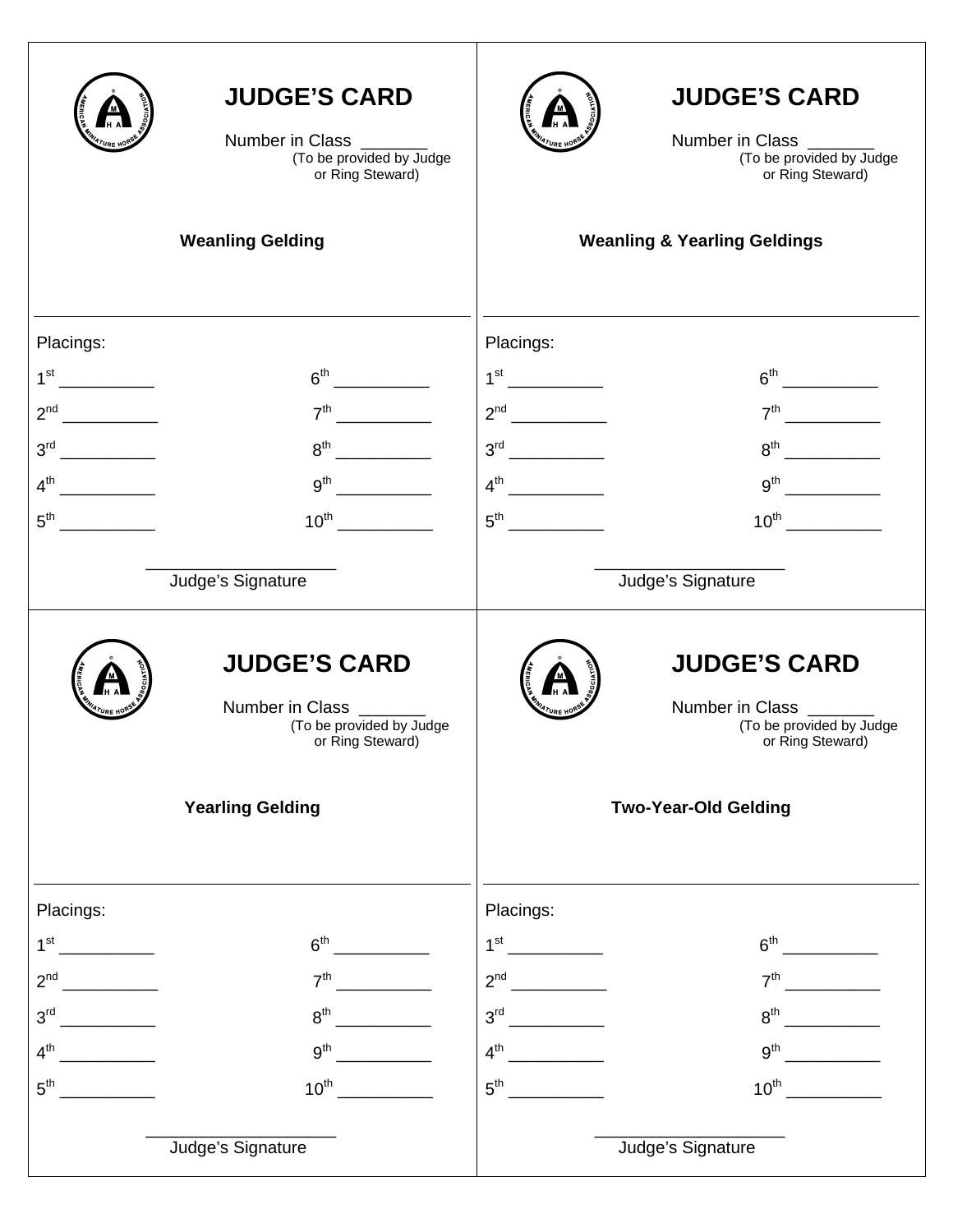|                 | <b>JUDGE'S CARD</b><br>Number in Class _______<br>(To be provided by Judge<br>or Ring Steward) |                 | <b>JUDGE'S CARD</b><br>Number in Class _______<br>(To be provided by Judge<br>or Ring Steward) |
|-----------------|------------------------------------------------------------------------------------------------|-----------------|------------------------------------------------------------------------------------------------|
|                 | Senior Gelding 30" & under                                                                     |                 | Senior Gelding over 30" to 32"                                                                 |
|                 |                                                                                                |                 |                                                                                                |
| Placings:       | 6 <sup>th</sup>                                                                                | Placings:       |                                                                                                |
|                 |                                                                                                |                 |                                                                                                |
|                 | $7^{\text{th}}$<br>$8^{\text{th}}$                                                             | $3^{\text{rd}}$ | $7^{\text{th}}$<br>$8^{th}$                                                                    |
|                 | 9 <sup>th</sup>                                                                                | $4^{th}$        |                                                                                                |
| $5^{\text{th}}$ | $10^{\text{th}}$                                                                               | $5^{\text{th}}$ | $10^{th}$                                                                                      |
|                 |                                                                                                |                 |                                                                                                |
|                 | Judge's Signature                                                                              |                 | Judge's Signature                                                                              |
|                 |                                                                                                |                 |                                                                                                |
|                 | <b>JUDGE'S CARD</b><br><b>Number in Class</b><br>(To be provided by Judge<br>or Ring Steward)  |                 | <b>JUDGE'S CARD</b><br><b>Number in Class</b><br>(To be provided by Judge<br>or Ring Steward)  |
|                 | Senior Gelding over 32" to 34"                                                                 |                 | <b>Weanling Mare</b>                                                                           |
| Placings:       |                                                                                                | Placings:       |                                                                                                |
| 1 <sup>st</sup> | $6^{\text{th}}$                                                                                | 1 <sup>st</sup> | 6 <sup>th</sup>                                                                                |
| 2 <sup>nd</sup> | 7 <sup>th</sup>                                                                                | 2 <sup>nd</sup> | 7 <sup>th</sup>                                                                                |
| 3 <sup>rd</sup> | 8 <sup>th</sup>                                                                                | 3 <sup>rd</sup> | $8^{\text{th}}$                                                                                |
| 4 <sup>th</sup> | 9 <sup>th</sup>                                                                                | $4^{\text{th}}$ | 9 <sup>th</sup>                                                                                |
| 5 <sup>th</sup> | $10^{\text{th}}$                                                                               | $5^{\text{th}}$ | $10^{\text{th}}$                                                                               |
|                 | Judge's Signature                                                                              |                 | Judge's Signature                                                                              |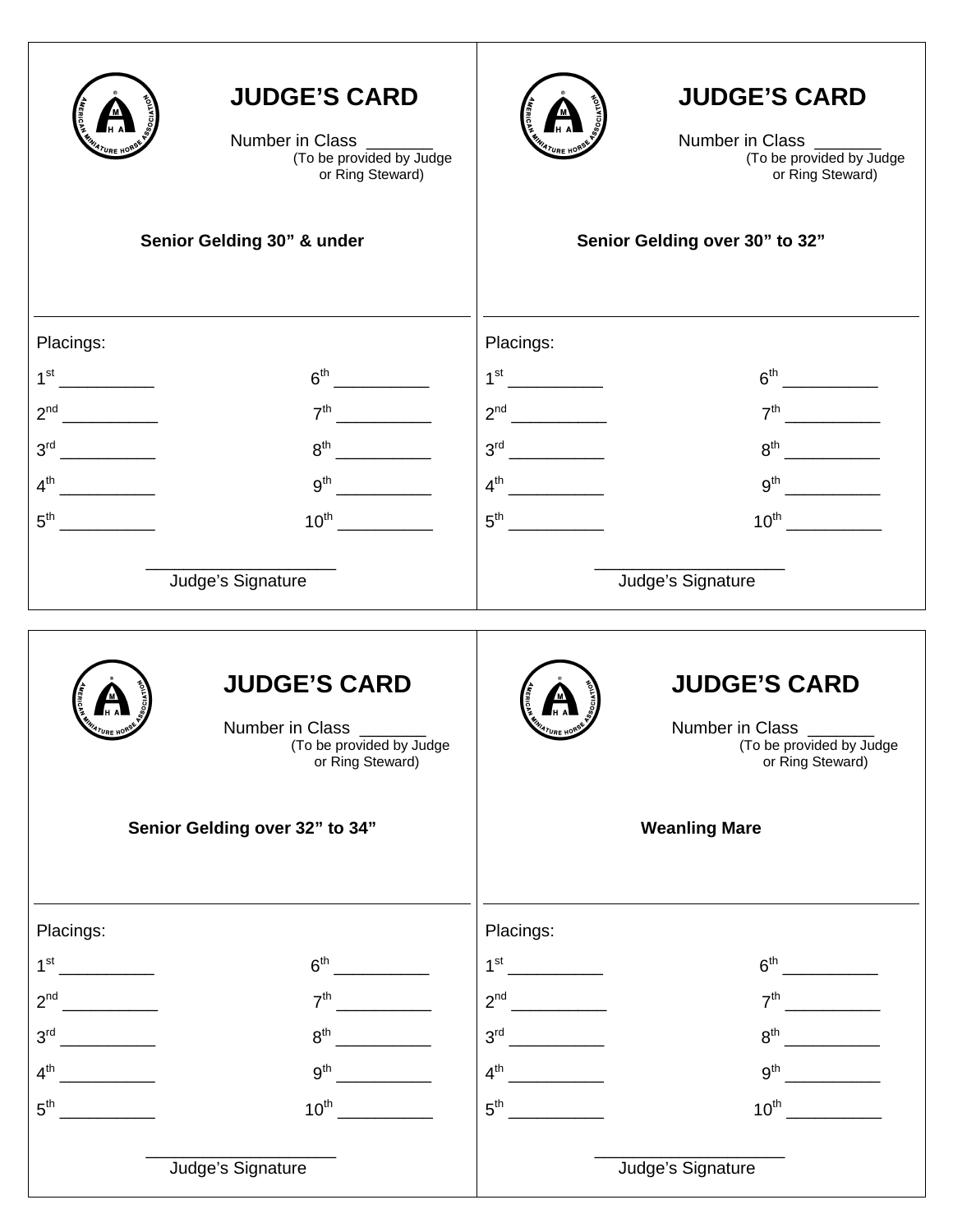|                                                                                                                                          | <b>JUDGE'S CARD</b><br>Number in Class ______<br>(To be provided by Judge<br>or Ring Steward)  |                 | <b>JUDGE'S CARD</b><br>Number in Class ______<br>(To be provided by Judge<br>or Ring Steward)                                            |
|------------------------------------------------------------------------------------------------------------------------------------------|------------------------------------------------------------------------------------------------|-----------------|------------------------------------------------------------------------------------------------------------------------------------------|
|                                                                                                                                          | Weanling Mare 26" and under                                                                    |                 | Weanling Mare over 26" to 30"                                                                                                            |
|                                                                                                                                          |                                                                                                |                 |                                                                                                                                          |
| Placings:                                                                                                                                |                                                                                                | Placings:       |                                                                                                                                          |
|                                                                                                                                          |                                                                                                |                 |                                                                                                                                          |
|                                                                                                                                          | 7 <sup>th</sup>                                                                                |                 |                                                                                                                                          |
| $4^{\text{th}}$<br>$\overline{\phantom{a}}$                                                                                              | $8^{\text{th}}$<br>9 <sup>th</sup>                                                             |                 |                                                                                                                                          |
| $5^{\text{th}}$<br><u>and a strong to the strong of the strong strong strong strong strong strong strong strong strong strong strong</u> |                                                                                                |                 | $10^{th}$                                                                                                                                |
|                                                                                                                                          |                                                                                                |                 |                                                                                                                                          |
|                                                                                                                                          | Judge's Signature                                                                              |                 | Judge's Signature                                                                                                                        |
|                                                                                                                                          | <b>JUDGE'S CARD</b><br>Number in Class _______<br>(To be provided by Judge<br>or Ring Steward) |                 | <b>JUDGE'S CARD</b><br>Number in Class _______<br>(To be provided by Judge<br>or Ring Steward)                                           |
|                                                                                                                                          | Yearling Mare 28" and under                                                                    |                 | Yearling Mare over 28" to 30"                                                                                                            |
| Placings:                                                                                                                                |                                                                                                | Placings:       |                                                                                                                                          |
| 1 <sup>st</sup>                                                                                                                          | 6 <sup>th</sup>                                                                                |                 |                                                                                                                                          |
| 2 <sup>nd</sup>                                                                                                                          | 7 <sup>th</sup>                                                                                |                 | 7 <sup>th</sup>                                                                                                                          |
| 3 <sup>rd</sup>                                                                                                                          | $8^{\text{th}}$                                                                                |                 | 8 <sup>th</sup><br><u>and a strong to the strong of the strong strong strong strong strong strong strong strong strong strong strong</u> |
| $4^{\text{th}}$                                                                                                                          | 9 <sup>th</sup>                                                                                | $4^{\text{th}}$ | 9 <sup>th</sup><br>$\overline{a}$                                                                                                        |
|                                                                                                                                          |                                                                                                |                 | $10^{th}$                                                                                                                                |
|                                                                                                                                          | Judge's Signature                                                                              |                 | Judge's Signature                                                                                                                        |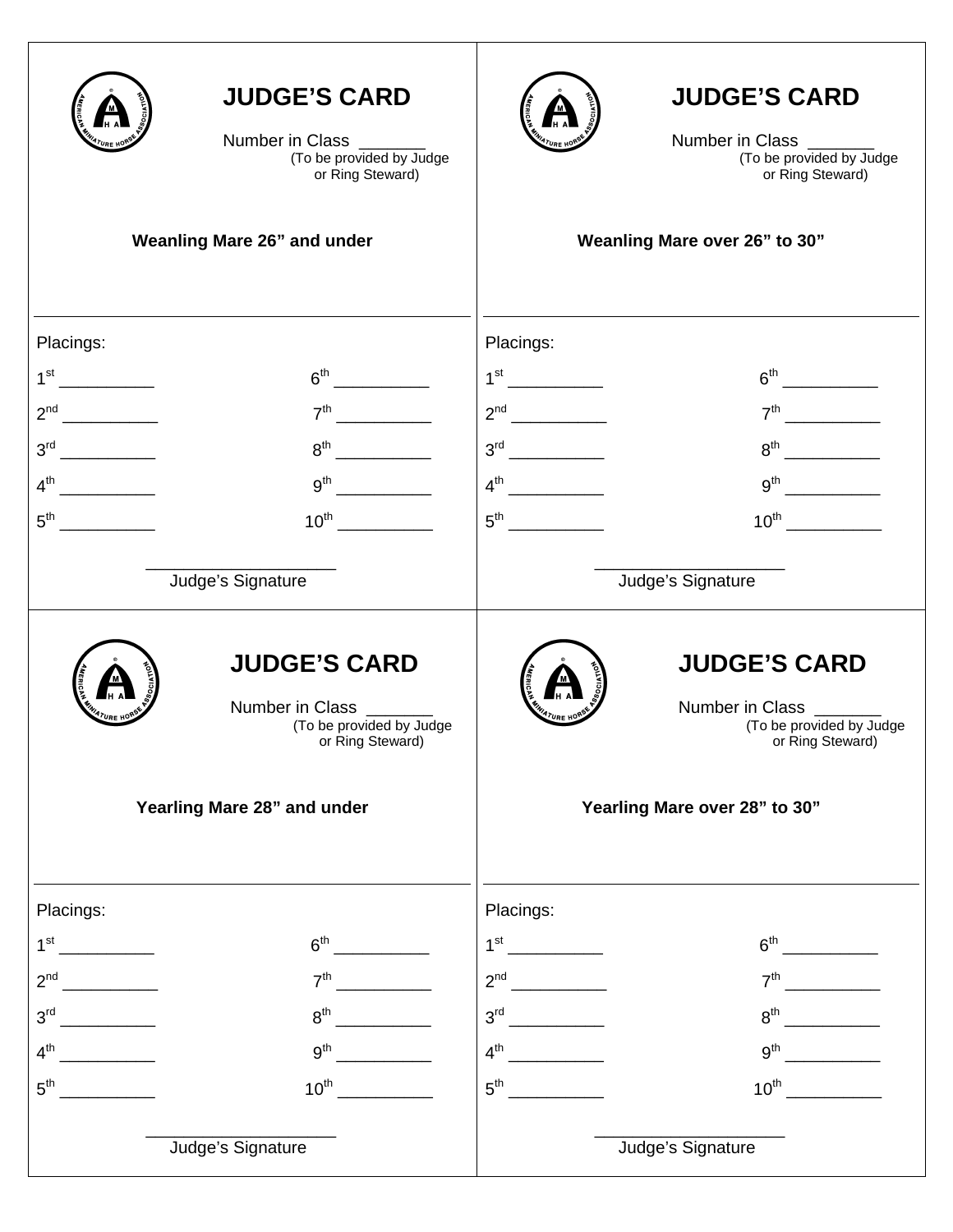|                                                                                                                                                                                                                                                         | <b>JUDGE'S CARD</b><br>Number in Class ______<br>(To be provided by Judge<br>or Ring Steward)<br>Yearling Mare over 30" to 32" |           | <b>JUDGE'S CARD</b><br>Number in Class _______<br>(To be provided by Judge<br>or Ring Steward)<br>Two-Year-Old Mare 29" and under |
|---------------------------------------------------------------------------------------------------------------------------------------------------------------------------------------------------------------------------------------------------------|--------------------------------------------------------------------------------------------------------------------------------|-----------|-----------------------------------------------------------------------------------------------------------------------------------|
|                                                                                                                                                                                                                                                         |                                                                                                                                |           |                                                                                                                                   |
|                                                                                                                                                                                                                                                         |                                                                                                                                |           |                                                                                                                                   |
| Placings:                                                                                                                                                                                                                                               |                                                                                                                                | Placings: |                                                                                                                                   |
|                                                                                                                                                                                                                                                         |                                                                                                                                |           |                                                                                                                                   |
| $3^{\text{rd}}$<br>$\overline{\phantom{a}}$                                                                                                                                                                                                             | $8^{\text{th}}$                                                                                                                |           |                                                                                                                                   |
|                                                                                                                                                                                                                                                         | $\overline{\phantom{a}}$<br>$9^{th}$                                                                                           |           |                                                                                                                                   |
|                                                                                                                                                                                                                                                         |                                                                                                                                |           |                                                                                                                                   |
|                                                                                                                                                                                                                                                         |                                                                                                                                |           |                                                                                                                                   |
|                                                                                                                                                                                                                                                         | Judge's Signature                                                                                                              |           | Judge's Signature                                                                                                                 |
|                                                                                                                                                                                                                                                         | <b>JUDGE'S CARD</b><br>Number in Class _______<br>(To be provided by Judge<br>or Ring Steward)                                 |           | <b>JUDGE'S CARD</b><br>Number in Class ______<br>(To be provided by Judge<br>or Ring Steward)                                     |
|                                                                                                                                                                                                                                                         | Two-Year-Old Mare over 29" to 31"                                                                                              |           | Two-Year-Old Mare over 31" to 33"                                                                                                 |
| Placings:                                                                                                                                                                                                                                               |                                                                                                                                | Placings: |                                                                                                                                   |
| 1 <sup>st</sup><br><u>and a strategic of the strategic of the strategic of the strategic of the strategic of the strategic of the strategic of the strategic of the strategic of the strategic of the strategic of the strategic of the strategic o</u> | 6 <sup>th</sup>                                                                                                                |           |                                                                                                                                   |
| 2 <sup>nd</sup>                                                                                                                                                                                                                                         | 7 <sup>th</sup>                                                                                                                |           | 7 <sup>th</sup>                                                                                                                   |
|                                                                                                                                                                                                                                                         | $8^{\text{th}}$                                                                                                                |           | $8^{\text{th}}$<br><u> 1999 - Jan Jawa</u>                                                                                        |
| $4^{\text{th}}$                                                                                                                                                                                                                                         |                                                                                                                                |           |                                                                                                                                   |
|                                                                                                                                                                                                                                                         | $10^{\text{th}}$                                                                                                               |           | $10^{th}$                                                                                                                         |
|                                                                                                                                                                                                                                                         | Judge's Signature                                                                                                              |           | Judge's Signature                                                                                                                 |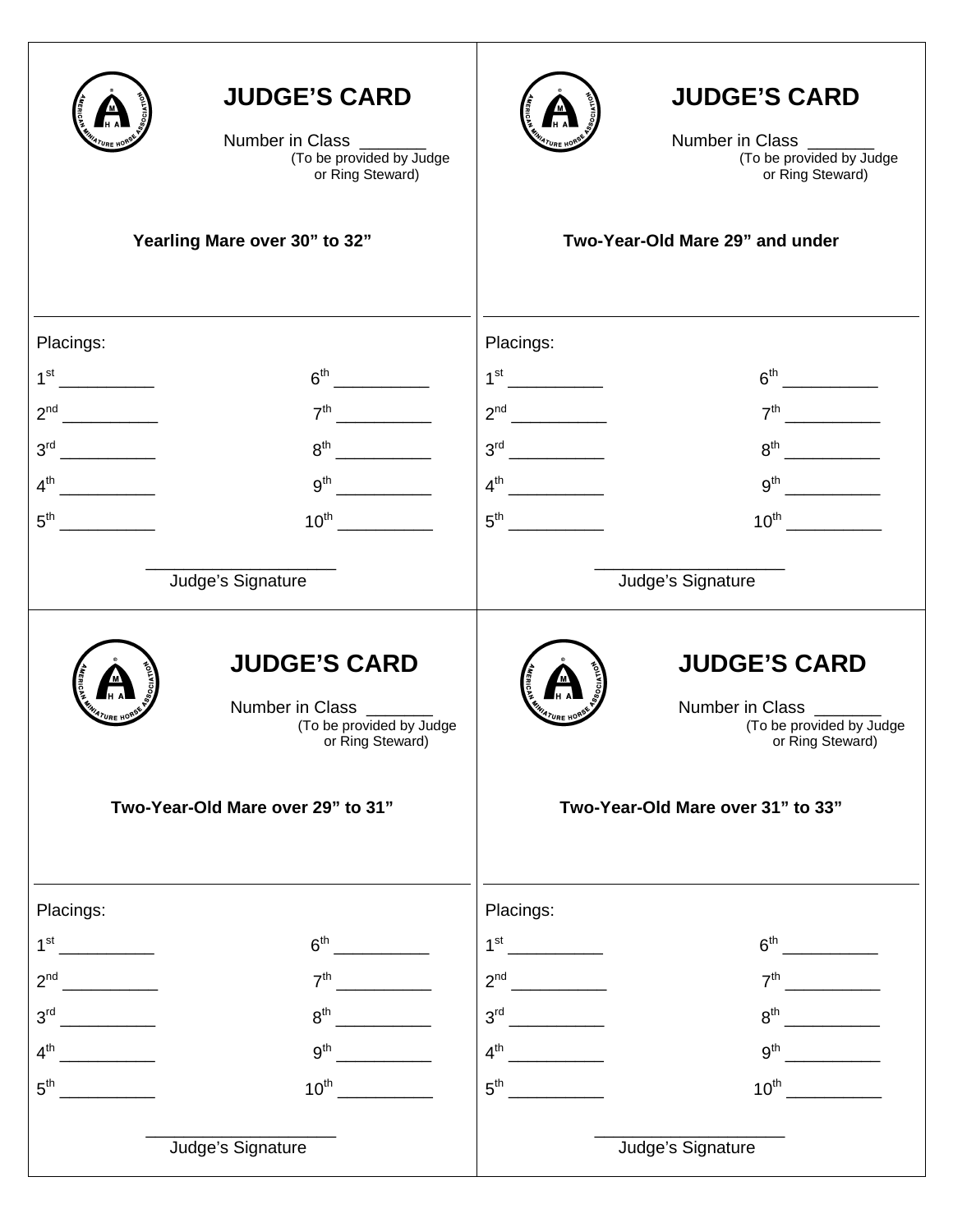|                                                          | <b>JUDGE'S CARD</b><br>Number in Class _____<br>(To be provided by Judge<br>or Ring Steward)<br>Senior Mare 28" and under |           | <b>JUDGE'S CARD</b><br>Number in Class ______<br>(To be provided by Judge<br>or Ring Steward)<br>Senior Mare over 28" to 30" |
|----------------------------------------------------------|---------------------------------------------------------------------------------------------------------------------------|-----------|------------------------------------------------------------------------------------------------------------------------------|
|                                                          |                                                                                                                           |           |                                                                                                                              |
| Placings:                                                |                                                                                                                           | Placings: |                                                                                                                              |
|                                                          |                                                                                                                           |           |                                                                                                                              |
|                                                          | 7 <sup>th</sup>                                                                                                           |           |                                                                                                                              |
|                                                          | $8^{\text{th}}$                                                                                                           |           | $8^{\text{th}}$                                                                                                              |
| 4 <sup>th</sup><br><u> a shekara ta 1999 a shekara t</u> | 9 <sup>th</sup>                                                                                                           |           | $9^{th}$                                                                                                                     |
|                                                          |                                                                                                                           |           |                                                                                                                              |
|                                                          | Judge's Signature                                                                                                         |           | Judge's Signature                                                                                                            |
|                                                          | <b>JUDGE'S CARD</b><br>Number in Class ______<br>(To be provided by Judge<br>or Ring Steward)                             |           | <b>JUDGE'S CARD</b><br>Number in Class ______<br>(To be provided by Judge<br>or Ring Steward)                                |
|                                                          | Senior Mare over 30" to 32"                                                                                               |           | Senior Mare over 32" to 34"                                                                                                  |
| Placings:                                                |                                                                                                                           | Placings: |                                                                                                                              |
| 1 <sup>st</sup>                                          | 6 <sup>th</sup>                                                                                                           |           |                                                                                                                              |
| 2 <sup>nd</sup>                                          | 7 <sup>th</sup>                                                                                                           |           | 7 <sup>th</sup>                                                                                                              |
| 3 <sup>rd</sup><br>$\sim$ $\sim$ $\sim$                  | 8 <sup>th</sup>                                                                                                           |           | 8 <sup>th</sup>                                                                                                              |
| $4^{\text{th}}$                                          | 9 <sup>th</sup>                                                                                                           |           |                                                                                                                              |
| $5^{\mathsf{th}}$                                        |                                                                                                                           |           | $10^{th}$                                                                                                                    |
|                                                          | Judge's Signature                                                                                                         |           | Judge's Signature                                                                                                            |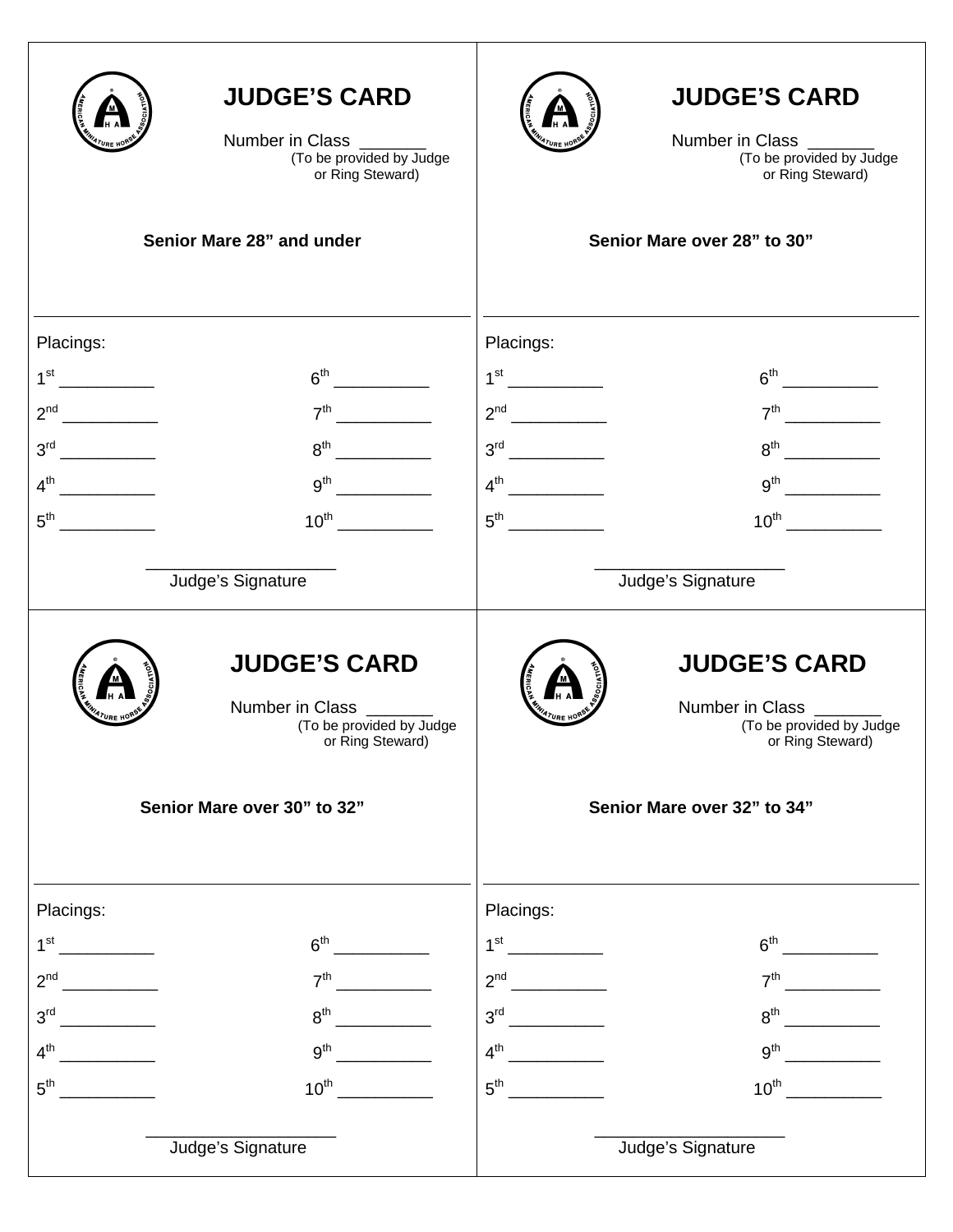|                                                                                        | <b>JUDGE'S CARD</b><br>Number in Class<br>(To be provided by Judge<br>or Ring Steward)<br><b>Weanling Stallion</b> |                 | <b>JUDGE'S CARD</b><br>Number in Class _____<br>(To be provided by Judge<br>or Ring Steward)<br><b>Weanling Stallion 26" and under</b> |
|----------------------------------------------------------------------------------------|--------------------------------------------------------------------------------------------------------------------|-----------------|----------------------------------------------------------------------------------------------------------------------------------------|
|                                                                                        |                                                                                                                    |                 |                                                                                                                                        |
| Placings:                                                                              |                                                                                                                    | Placings:       |                                                                                                                                        |
|                                                                                        |                                                                                                                    |                 |                                                                                                                                        |
|                                                                                        | $7^{\text{th}}$                                                                                                    |                 |                                                                                                                                        |
| $3^{\text{rd}}$                                                                        | 8 <sup>th</sup>                                                                                                    |                 | 8 <sup>th</sup>                                                                                                                        |
|                                                                                        |                                                                                                                    | $4^{\text{th}}$ | 9 <sup>th</sup>                                                                                                                        |
| $5^{\text{th}}$                                                                        | $10^{\text{th}}$                                                                                                   |                 |                                                                                                                                        |
|                                                                                        |                                                                                                                    |                 |                                                                                                                                        |
|                                                                                        | Judge's Signature                                                                                                  |                 | Judge's Signature                                                                                                                      |
|                                                                                        | <b>JUDGE'S CARD</b><br>Number in Class _______<br>(To be provided by Judge<br>or Ring Steward)                     |                 | <b>JUDGE'S CARD</b><br>Number in Class _______<br>(To be provided by Judge<br>or Ring Steward)                                         |
|                                                                                        | Weanling Stallion over 26" to 30"                                                                                  |                 | Yearling Stallion 28" and under                                                                                                        |
| Placings:                                                                              |                                                                                                                    | Placings:       |                                                                                                                                        |
|                                                                                        | 6 <sup>th</sup>                                                                                                    |                 |                                                                                                                                        |
| 2 <sup>nd</sup><br>$\overline{\phantom{a}}$                                            | 7 <sup>th</sup>                                                                                                    |                 |                                                                                                                                        |
| 3 <sup>rd</sup>                                                                        | 8 <sup>th</sup>                                                                                                    |                 | $8^{\text{th}}$                                                                                                                        |
| $4^{\text{th}}$<br>$\overline{\phantom{a}}$ . The contract of $\overline{\phantom{a}}$ | 9 <sup>th</sup>                                                                                                    | $4^{\text{th}}$ | 9 <sup>th</sup>                                                                                                                        |
| $5^{\text{th}}$                                                                        |                                                                                                                    |                 |                                                                                                                                        |
|                                                                                        | Judge's Signature                                                                                                  |                 | Judge's Signature                                                                                                                      |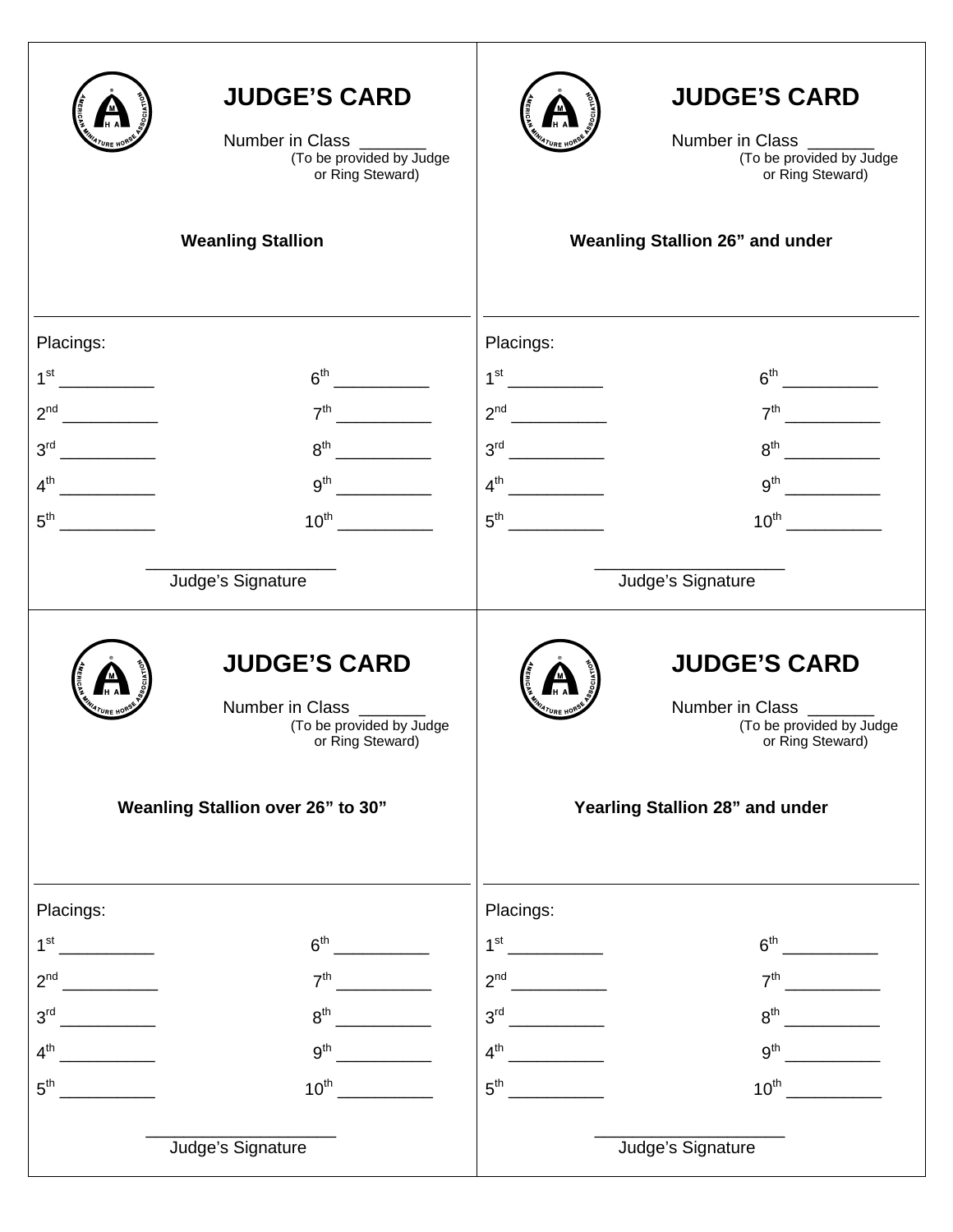|                                                                                                       | <b>JUDGE'S CARD</b><br>Number in Class _____<br>(To be provided by Judge<br>or Ring Steward)<br>Yearling Stallion over 28" to 30" | <b>JUDGE'S CARD</b><br>Number in Class ______<br>(To be provided by Judge<br>or Ring Steward)<br>Yearling Stallion over 30" to 32"                                                                      |  |
|-------------------------------------------------------------------------------------------------------|-----------------------------------------------------------------------------------------------------------------------------------|---------------------------------------------------------------------------------------------------------------------------------------------------------------------------------------------------------|--|
| Placings:<br>$5^{\text{th}}$                                                                          | 6 <sup>th</sup><br>7 <sup>th</sup><br>$8^{\text{th}}$<br>$9^{\text{th}}$<br>$10^{\text{th}}$<br>Judge's Signature                 | Placings:<br>$6^{th}$<br>$7th$ 2008<br>8 <sup>th</sup><br>$4^{th}$<br>$10^{th}$ $\qquad \qquad$<br>Judge's Signature                                                                                    |  |
|                                                                                                       | <b>JUDGE'S CARD</b><br>Number in Class<br>(To be provided by Judge<br>or Ring Steward)<br>Two-Year-Old Stallion 29" and under     | <b>JUDGE'S CARD</b><br>Number in Class<br>(To be provided by Judge<br>or Ring Steward)<br>Two-Year-Old Stallion over 29" to 31"                                                                         |  |
| Placings:<br>$1^{\rm st}$<br>2 <sup>nd</sup><br>3 <sup>rd</sup><br>$4^{\text{th}}$<br>5 <sup>th</sup> | 6 <sup>th</sup><br>7 <sup>th</sup><br>8 <sup>th</sup><br>9 <sup>th</sup><br>10 <sup>th</sup><br>Judge's Signature                 | Placings:<br>$1^{\rm st}$<br>6 <sup>th</sup><br>7 <sup>th</sup><br>3 <sup>rd</sup><br>$8^{\text{th}}$<br>4 <sup>th</sup><br>9 <sup>th</sup><br>$5^{\text{th}}$<br>$10^{\text{th}}$<br>Judge's Signature |  |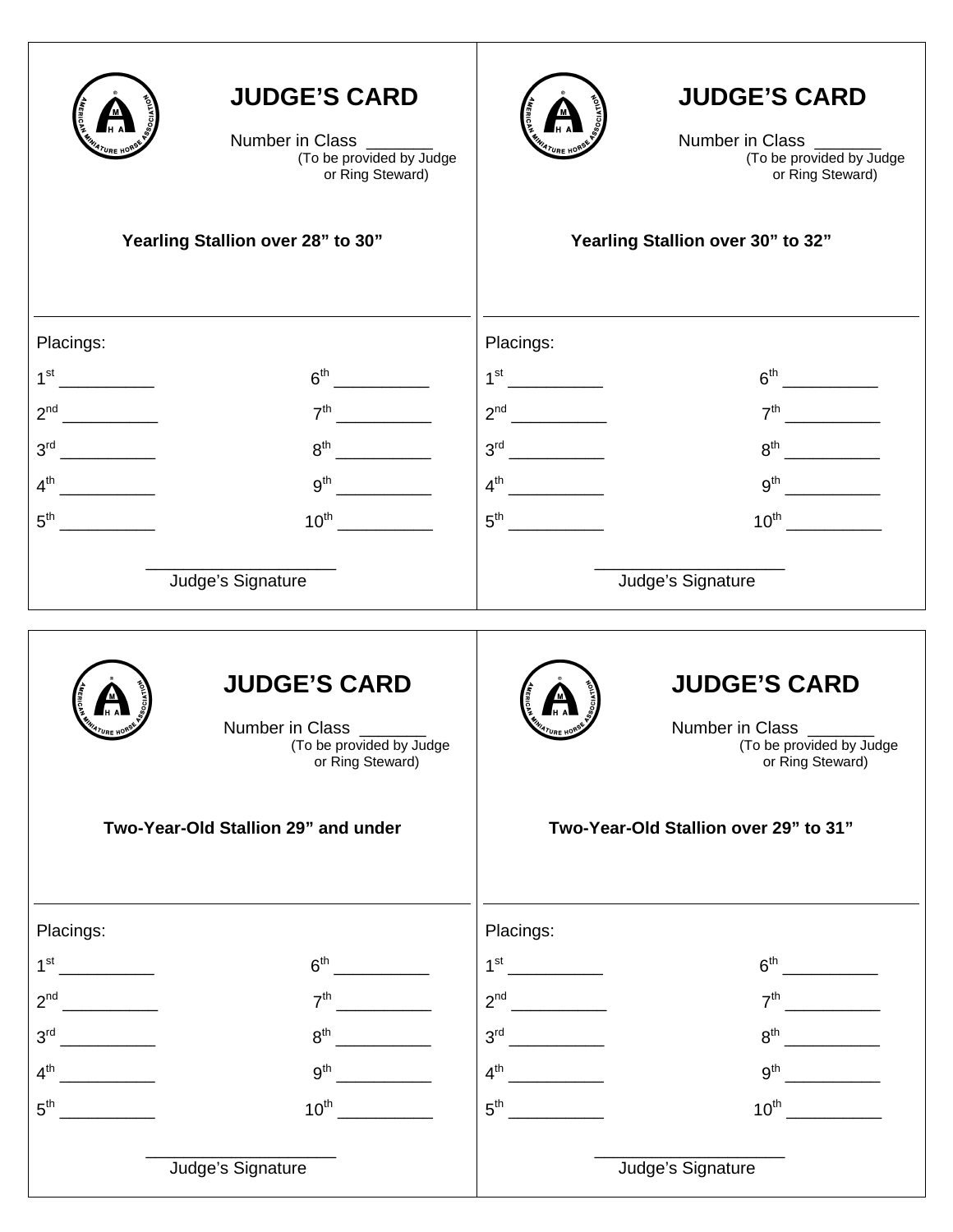|                                                                                                   | <b>JUDGE'S CARD</b><br>Number in Class ______<br>(To be provided by Judge<br>or Ring Steward)<br>Two-Year-Old Stallion over 31" to 33" | <b>JUDGE'S CARD</b><br>Number in Class _______<br>(To be provided by Judge<br>or Ring Steward)<br>Senior Stallion 28" and under                                                                                                                                            |  |
|---------------------------------------------------------------------------------------------------|----------------------------------------------------------------------------------------------------------------------------------------|----------------------------------------------------------------------------------------------------------------------------------------------------------------------------------------------------------------------------------------------------------------------------|--|
| Placings:<br>$4^{\text{th}}$ $\qquad \qquad$<br>$5^{\text{th}}$                                   | $7^{\text{th}}$<br>8 <sup>th</sup><br>9 <sup>th</sup><br>$10^{\text{th}}$<br>Judge's Signature                                         | Placings:<br>$7^{\text{th}}$<br>$8th$ and $8th$ and $8th$ and $8th$ and $8th$ and $8th$ and $8th$ and $8th$ and $8th$ and $8th$ and $8th$ and $8th$ and $8th$ and $8th$ and $8th$<br>$4^{th}$<br>$9^{th}$ 2007<br>$5^{\text{th}}$<br>$10^{\text{th}}$<br>Judge's Signature |  |
|                                                                                                   | <b>JUDGE'S CARD</b><br><b>Number in Class</b><br>(To be provided by Judge<br>or Ring Steward)<br>Senior Stallion over 28" to 30"       | <b>JUDGE'S CARD</b><br><b>Number in Class</b><br>(To be provided by Judge<br>or Ring Steward)<br>Senior Stallion over 30" to 32"                                                                                                                                           |  |
| Placings:<br>1 <sup>st</sup><br>$2^{nd}$<br>3 <sup>rd</sup><br>4 <sup>th</sup><br>5 <sup>th</sup> | 6 <sup>th</sup><br>7 <sup>th</sup><br>$8^{\text{th}}$<br>9 <sup>th</sup><br>$10^{\text{th}}$                                           | Placings:<br>$1^{\rm st}$<br>6 <sup>th</sup><br>$2^{nd}$<br>7 <sup>th</sup><br>3 <sup>rd</sup><br>8 <sup>th</sup><br>4 <sup>th</sup><br>9 <sup>th</sup><br>$10^{\text{th}}$<br>5 <sup>th</sup>                                                                             |  |
|                                                                                                   | Judge's Signature                                                                                                                      | Judge's Signature                                                                                                                                                                                                                                                          |  |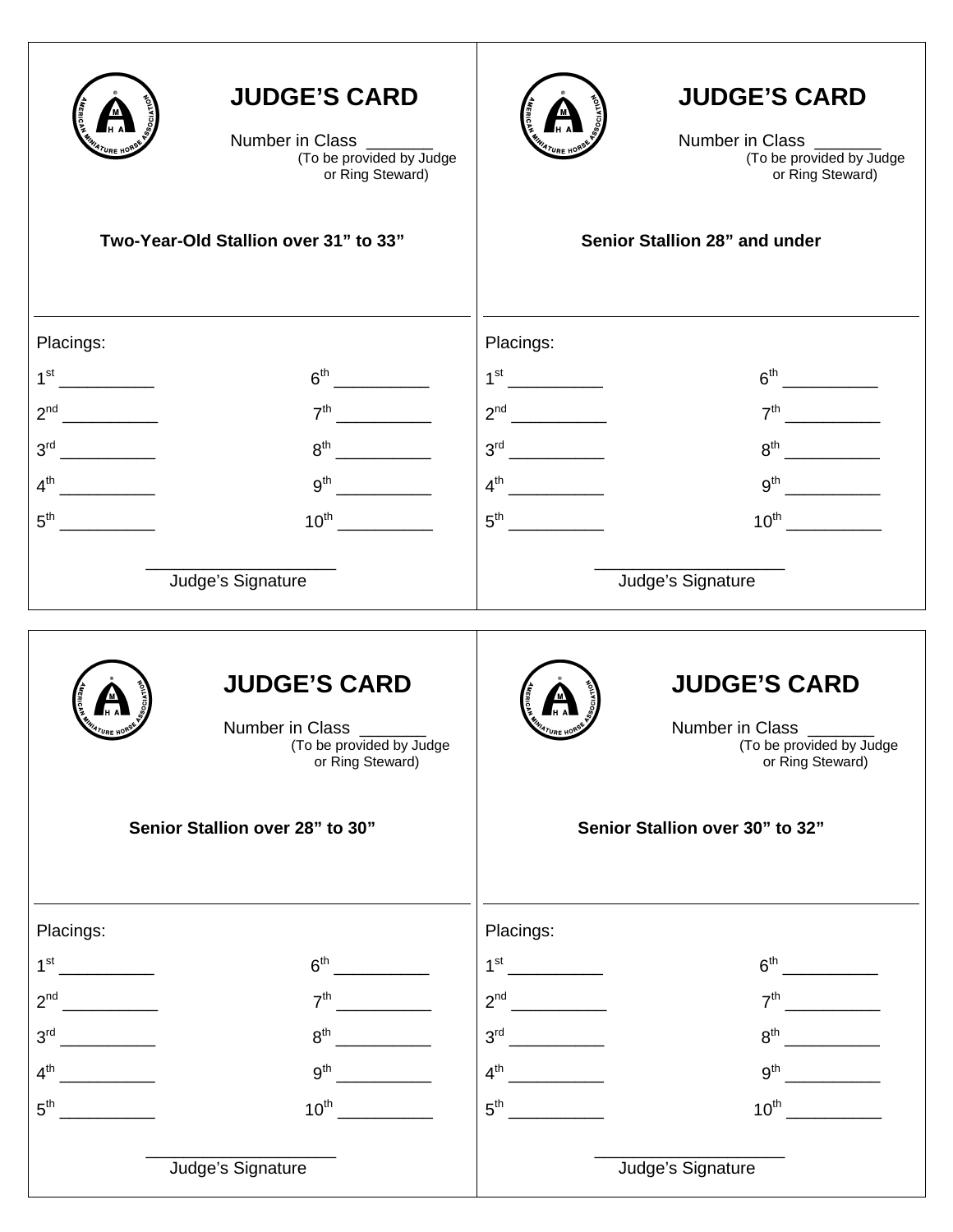|                                                                                                                                                                         | <b>JUDGE'S CARD</b><br>Number in Class<br>(To be provided by Judge<br>or Ring Steward)<br>Senior Stallion over 32" to 34"                     |                                                                                            | <b>JUDGE'S CARD</b><br>Number in Class _______<br>(To be provided by Judge<br>or Ring Steward)                              |
|-------------------------------------------------------------------------------------------------------------------------------------------------------------------------|-----------------------------------------------------------------------------------------------------------------------------------------------|--------------------------------------------------------------------------------------------|-----------------------------------------------------------------------------------------------------------------------------|
| Placings:<br>$5^{\text{th}}$                                                                                                                                            | 6 <sup>th</sup><br>7 <sup>th</sup><br>$8^{\text{th}}$<br>$\overline{\phantom{a}}$<br>9 <sup>th</sup><br>$10^{\text{th}}$<br>Judge's Signature | Placings:<br>$4^{th}$<br>$5^{\text{th}}$                                                   | $10^{\text{th}}$<br>Judge's Signature                                                                                       |
|                                                                                                                                                                         | <b>JUDGE'S CARD</b><br>Number in Class ______<br>(To be provided by Judge<br>or Ring Steward)<br>Senior Stallion 32" and under                |                                                                                            | <b>JUDGE'S CARD</b><br>Number in Class _______<br>(To be provided by Judge<br>or Ring Steward)<br>Senior Mare 32" and under |
| Placings:<br>1 <sup>st</sup><br>2 <sup>nd</sup><br>$\overline{\phantom{a}}$<br>3 <sup>rd</sup><br>4 <sup>th</sup><br>$\frac{1}{2}$ and $\frac{1}{2}$<br>5 <sup>th</sup> | 6 <sup>th</sup><br>7 <sup>th</sup><br>$8^{\text{th}}$<br>9 <sup>th</sup><br>$10^{\text{th}}$                                                  | Placings:<br>$1^{\text{st}}$<br>$2^{nd}$<br>$3^{\text{rd}}$<br>$4^{th}$<br>5 <sup>th</sup> | 8 <sup>th</sup><br>$10^{\text{th}}$                                                                                         |
|                                                                                                                                                                         | Judge's Signature                                                                                                                             |                                                                                            | Judge's Signature                                                                                                           |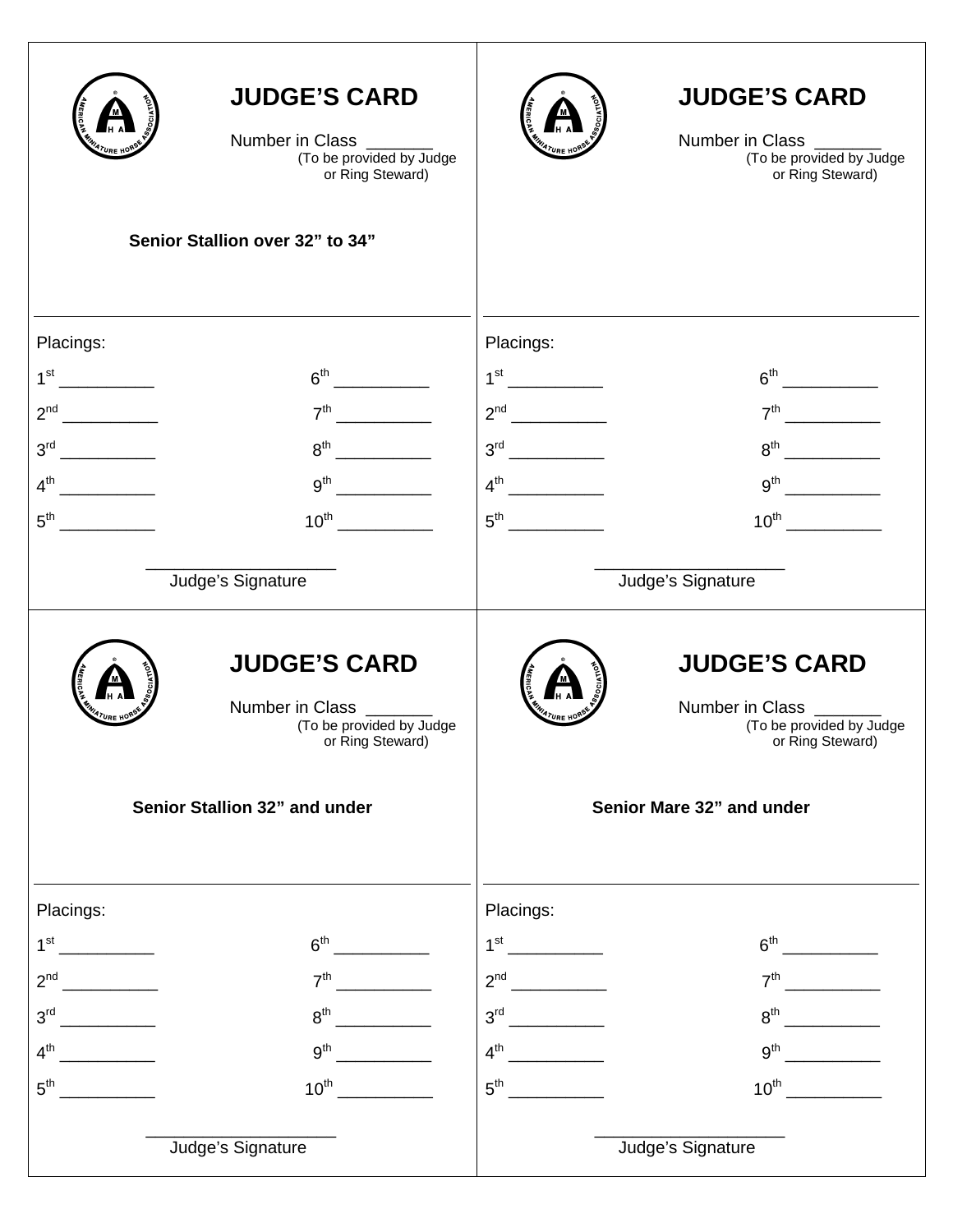

Number in Class<br>(To be provided by Judge or Ring Steward)

### **Multi-Color Mare**

### **CL-020-A**

Horses to be judged 80% on natural color and 20% on conformation. Horses to be circled both ways of the ring and lined up head to tail in the center of the arena for judging conformation.



# **JUDGE'S CARD**

Number in Class<br>(To be provided by Judge or Ring Steward)

### **Solid-Color Mare**

### **CL-020-A**

Horses to be judged 80% on natural color and 20% on conformation. Horses to be circled both ways of the ring and lined up head to tail in the center of the arena for judging conformation.

| Placings:                                         |                                                                                                                                                                 | Placings:                                                                                                                                                                                                            |                                                                                               |
|---------------------------------------------------|-----------------------------------------------------------------------------------------------------------------------------------------------------------------|----------------------------------------------------------------------------------------------------------------------------------------------------------------------------------------------------------------------|-----------------------------------------------------------------------------------------------|
| $1^{\rm st}$                                      |                                                                                                                                                                 |                                                                                                                                                                                                                      |                                                                                               |
| 2 <sup>nd</sup>                                   | 7 <sup>th</sup>                                                                                                                                                 |                                                                                                                                                                                                                      | 7 <sup>th</sup>                                                                               |
| 3 <sup>rd</sup><br>$\overline{\phantom{a}}$       | 8 <sup>th</sup>                                                                                                                                                 |                                                                                                                                                                                                                      | $8^{\text{th}}$                                                                               |
|                                                   | $9^{\text{th}}$                                                                                                                                                 |                                                                                                                                                                                                                      |                                                                                               |
|                                                   | $10^{\text{th}}$                                                                                                                                                |                                                                                                                                                                                                                      | $10^{th}$ $\qquad \qquad$                                                                     |
|                                                   | Judge's Signature                                                                                                                                               |                                                                                                                                                                                                                      | Judge's Signature                                                                             |
|                                                   | <b>JUDGE'S CARD</b><br>Number in Class _______<br>(To be provided by Judge<br>or Ring Steward)                                                                  |                                                                                                                                                                                                                      | <b>JUDGE'S CARD</b><br>Number in Class ______<br>(To be provided by Judge<br>or Ring Steward) |
|                                                   | <b>Multi-Color Stallion and Gelding</b>                                                                                                                         | <b>Solid-Color Stallion and Gelding</b>                                                                                                                                                                              |                                                                                               |
| the center of the arena for judging conformation. | <b>CL-020-A</b><br>Horses to be judged 80% on natural color and 20% on conformation.<br>Horses to be circled both ways of the ring and lined up head to tail in | <b>CL-020-A</b><br>Horses to be judged 80% on natural color and 20% on conformation.<br>Horses to be circled both ways of the ring and lined up head to tail in<br>the center of the arena for judging conformation. |                                                                                               |
| Placings:                                         |                                                                                                                                                                 | Placings:                                                                                                                                                                                                            |                                                                                               |
| 1 <sup>st</sup>                                   | 6 <sup>th</sup>                                                                                                                                                 |                                                                                                                                                                                                                      | 6 <sup>th</sup>                                                                               |
| 2 <sup>nd</sup>                                   | 7 <sup>th</sup>                                                                                                                                                 |                                                                                                                                                                                                                      | 7 <sup>th</sup>                                                                               |
| 3 <sup>rd</sup>                                   | 8 <sup>th</sup>                                                                                                                                                 | 3 <sup>rd</sup>                                                                                                                                                                                                      | 8 <sup>th</sup>                                                                               |
| 4 <sup>th</sup>                                   | 9 <sup>th</sup>                                                                                                                                                 | 4 <sup>th</sup>                                                                                                                                                                                                      | 9 <sup>th</sup>                                                                               |
| $5^{\text{th}}$                                   | $10^{\text{th}}$                                                                                                                                                | $5^{\text{th}}$                                                                                                                                                                                                      | $10^{\text{th}}$                                                                              |
|                                                   | Judge's Signature                                                                                                                                               |                                                                                                                                                                                                                      | Judge's Signature                                                                             |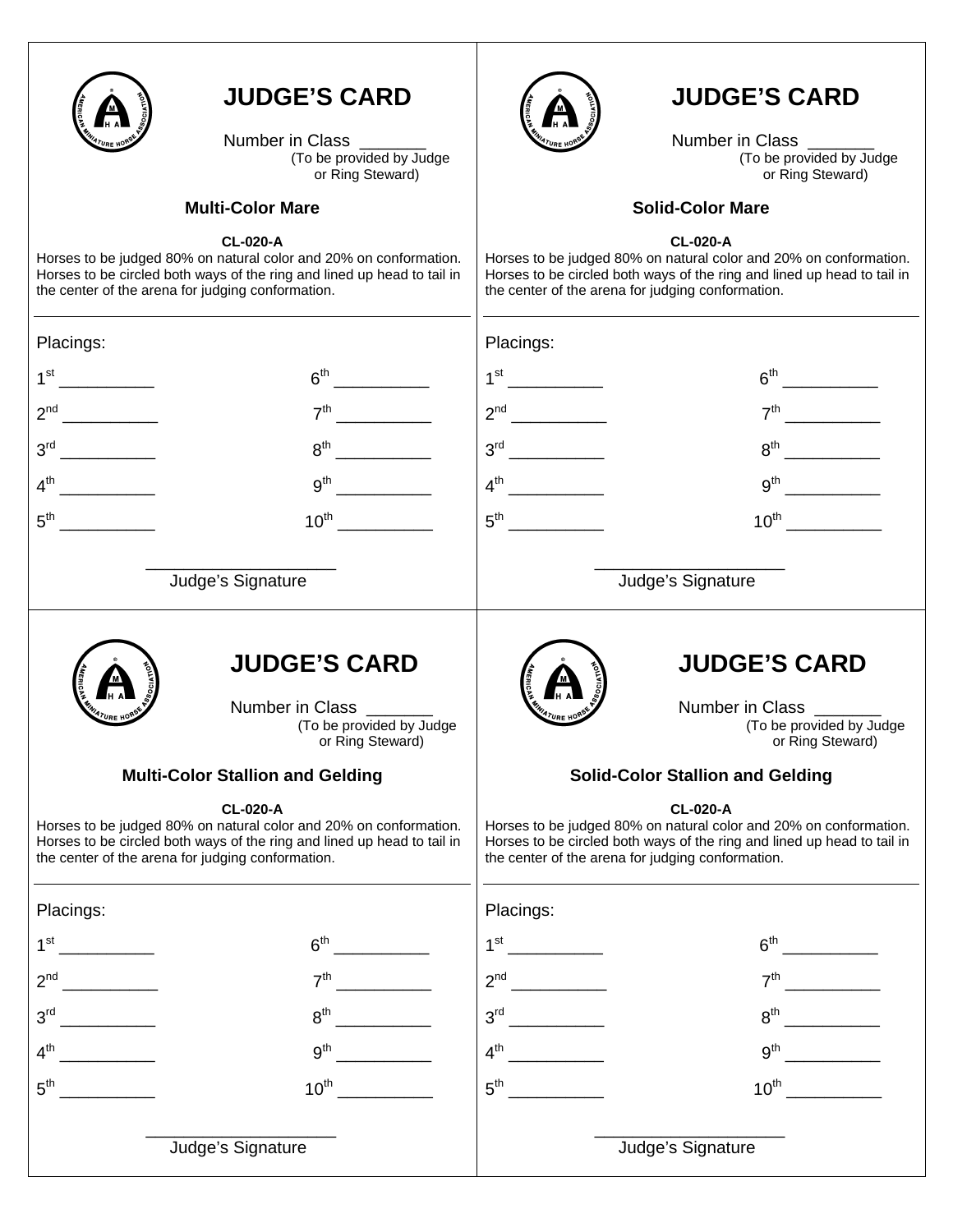| <b>JUDGE'S CARD</b>                                                       | <b>JUDGE'S CARD</b>                                                       |
|---------------------------------------------------------------------------|---------------------------------------------------------------------------|
| Number in Class _______                                                   | Number in Class _______                                                   |
| (To be provided by Judge                                                  | (To be provided by Judge                                                  |
| or Ring Steward)                                                          | or Ring Steward)                                                          |
| <b>Adult Showmanship</b>                                                  | <b>Golden Showmanship</b>                                                 |
| <b>CL-080</b>                                                             | <b>CL-080</b>                                                             |
| Exhibitor appearance $-10$ pts, Horse appearance $-40$ pts (condi-        | Exhibitor appearance $-10$ pts, Horse appearance $-40$ pts (condi-        |
| tioning $-15$ pts, grooming $-15$ pts, trimming $-5$ pts, tack $-5$ pts), | tioning $-15$ pts, grooming $-15$ pts, trimming $-5$ pts, tack $-5$ pts), |
| showing horse in ring - 50 pts. Use Quarter System. 19 yrs & older.       | showing horse in ring - 50 pts. Use Quarter System. 50 yrs or older.      |
| Choose one of nine patterns.                                              | Choose one of nine patterns.                                              |
| Placings:<br>7 <sup>th</sup><br>$8^{\text{th}}$<br>Judge's Signature      | Placings:<br>7 <sup>th</sup><br>$5^{\text{th}}$<br>Judge's Signature      |
| <b>JUDGE'S CARD</b>                                                       | <b>JUDGE'S CARD</b>                                                       |
| Number in Class                                                           | Number in Class                                                           |
| (To be provided by Judge                                                  | (To be provided by Judge                                                  |
| or Ring Steward)                                                          | or Ring Steward)                                                          |
| <b>Adult Costume</b>                                                      | <b>Group Costume</b>                                                      |
| CL-075-A-2                                                                | CL-075-A-3                                                                |
| Judged 75% on originality and 25% on presentation. To be shown at         | Judged 75% on originality and 25% on presentation. To be shown at         |
| a walk both ways of the arena. 1 to 3 exhibitors and 1 to 3 horses.       | a walk both ways of the arena. Any age and 2 or more exhibitors.          |
| Placings:                                                                 | Placings:                                                                 |
| 1 <sup>st</sup>                                                           | 6 <sup>th</sup>                                                           |
| 6 <sup>th</sup>                                                           | $1^{\rm st}$                                                              |
| 2 <sup>nd</sup>                                                           | 2 <sup>nd</sup>                                                           |
| 7 <sup>th</sup>                                                           | 7 <sup>th</sup>                                                           |
| 3 <sup>rd</sup>                                                           | 3 <sup>rd</sup>                                                           |
| 8 <sup>th</sup>                                                           | $8^{\text{th}}$                                                           |
| $4^{\text{th}}$                                                           | $4^{\text{th}}$                                                           |
| 9 <sup>th</sup>                                                           | $9^{\text{th}}$                                                           |
| 5 <sup>th</sup>                                                           | $10^{\text{th}}$                                                          |
| $10^{th}$                                                                 | $5^{\text{th}}$                                                           |
| Judge's Signature                                                         | Judge's Signature                                                         |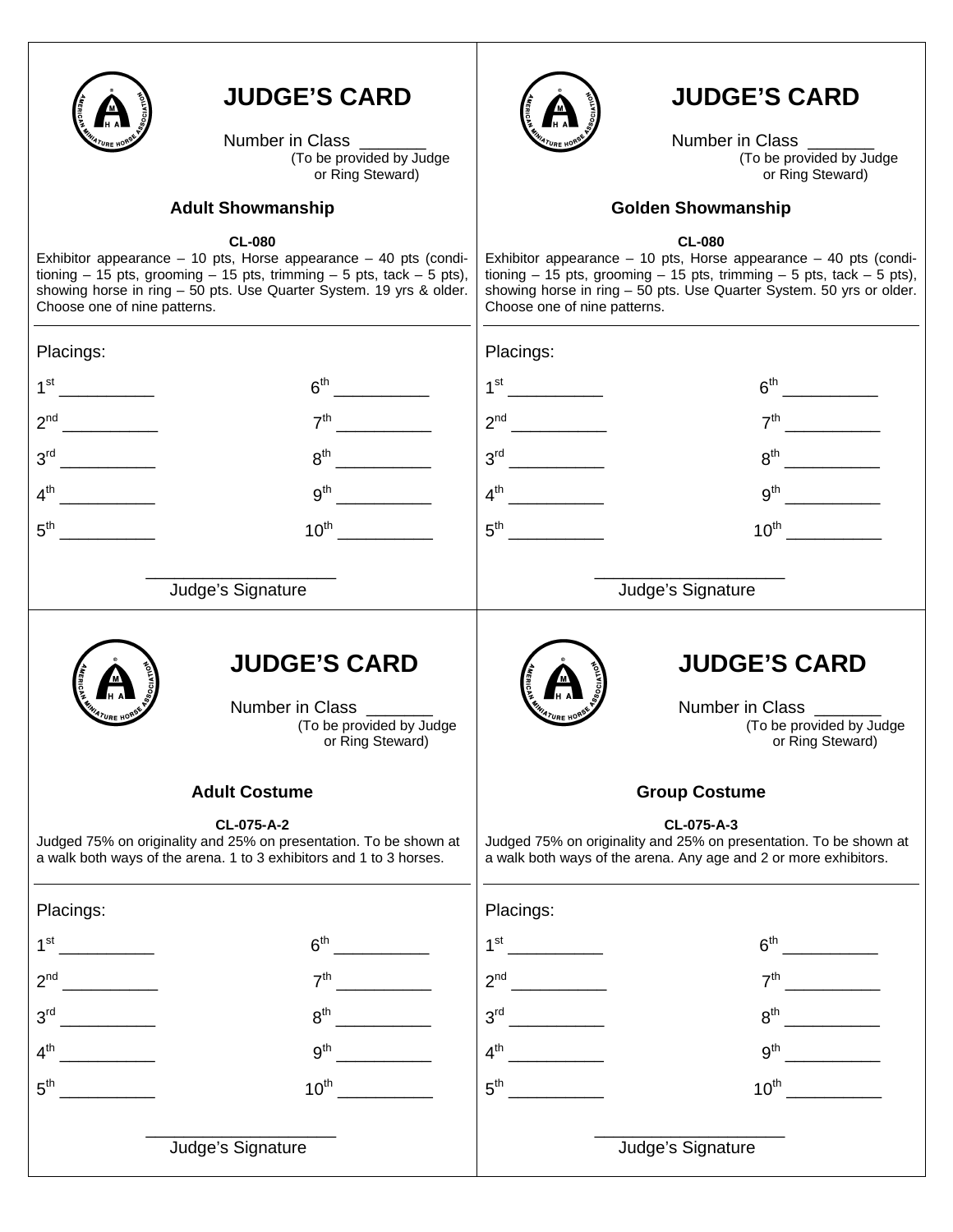

Number in Class<br>(To be provided by Judge or Ring Steward)

### **Open Hunter**

#### **CL-065**

To be judged on style, manner, and way of going. Preference given to those horses that cover the course at an even pace, with free flowing strides, as in a brisk trot or canter, but must maintain the same gait throughout course. Horses will be trotted past judges for soundness.



## **JUDGE'S CARD**

Number in Class<br>(To be provided by Judge or Ring Steward)

### **Open Jumper**

**CL-065**  Jumpers to be judged on accumulated faults only.

|                                                                                                                                                                                                                                                                                       | Placings:       |                                                                                                                                                                                                                                                                                       |
|---------------------------------------------------------------------------------------------------------------------------------------------------------------------------------------------------------------------------------------------------------------------------------------|-----------------|---------------------------------------------------------------------------------------------------------------------------------------------------------------------------------------------------------------------------------------------------------------------------------------|
| 6 <sup>th</sup>                                                                                                                                                                                                                                                                       |                 |                                                                                                                                                                                                                                                                                       |
| 7 <sup>th</sup>                                                                                                                                                                                                                                                                       |                 |                                                                                                                                                                                                                                                                                       |
| $8^{\text{th}}$                                                                                                                                                                                                                                                                       |                 | $8^{\text{th}}$                                                                                                                                                                                                                                                                       |
| 9 <sup>th</sup>                                                                                                                                                                                                                                                                       | $4^{\text{th}}$ | $9th$ and $9th$ and $9th$ and $9th$ and $9th$ and $9th$ and $9th$ and $9th$ and $9th$ and $9th$ and $9th$ and $9th$ and $9th$ and $9th$ and $9th$                                                                                                                                     |
| $10^{\text{th}}$                                                                                                                                                                                                                                                                      | $5^{\text{th}}$ | $10^{\text{th}}$                                                                                                                                                                                                                                                                      |
| Judge's Signature                                                                                                                                                                                                                                                                     |                 | Judge's Signature                                                                                                                                                                                                                                                                     |
| <b>JUDGE'S CARD</b><br>Number in Class _______<br>(To be provided by Judge<br>or Ring Steward)                                                                                                                                                                                        |                 | <b>JUDGE'S CARD</b><br>Number in Class _______<br>(To be provided by Judge<br>or Ring Steward)                                                                                                                                                                                        |
| <b>Open Halter Obstacle</b>                                                                                                                                                                                                                                                           |                 | <b>Open Obstacle Driving</b>                                                                                                                                                                                                                                                          |
| <b>CL-060</b><br>Class to be judged on performance and way of going with emphasis<br>on manners throughout course. Entries will be evaluated on<br>responsiveness and willingness, plus general attitude. Maximum time<br>of 60 seconds per obstacle - judge(s) to encourage move on. |                 | <b>CL-060</b><br>Class to be judged on performance and way of going with emphasis<br>on manners throughout course. Entries will be evaluated on<br>responsiveness and willingness, plus general attitude. Maximum time<br>of 60 seconds per obstacle - judge(s) to encourage move on. |
|                                                                                                                                                                                                                                                                                       | Placings:       |                                                                                                                                                                                                                                                                                       |
| 6 <sup>th</sup>                                                                                                                                                                                                                                                                       | $1^{\rm st}$    | 6 <sup>th</sup>                                                                                                                                                                                                                                                                       |
| 7 <sup>th</sup>                                                                                                                                                                                                                                                                       | 2 <sup>nd</sup> | 7 <sup>th</sup>                                                                                                                                                                                                                                                                       |
| 8 <sup>th</sup>                                                                                                                                                                                                                                                                       | 3 <sup>rd</sup> | 8 <sup>th</sup>                                                                                                                                                                                                                                                                       |
| 9 <sup>th</sup>                                                                                                                                                                                                                                                                       | 4 <sup>th</sup> | 9 <sup>th</sup>                                                                                                                                                                                                                                                                       |
| 10 <sup>th</sup>                                                                                                                                                                                                                                                                      | 5 <sup>th</sup> | $10^{\text{th}}$                                                                                                                                                                                                                                                                      |
| Judge's Signature                                                                                                                                                                                                                                                                     |                 | Judge's Signature                                                                                                                                                                                                                                                                     |
|                                                                                                                                                                                                                                                                                       |                 |                                                                                                                                                                                                                                                                                       |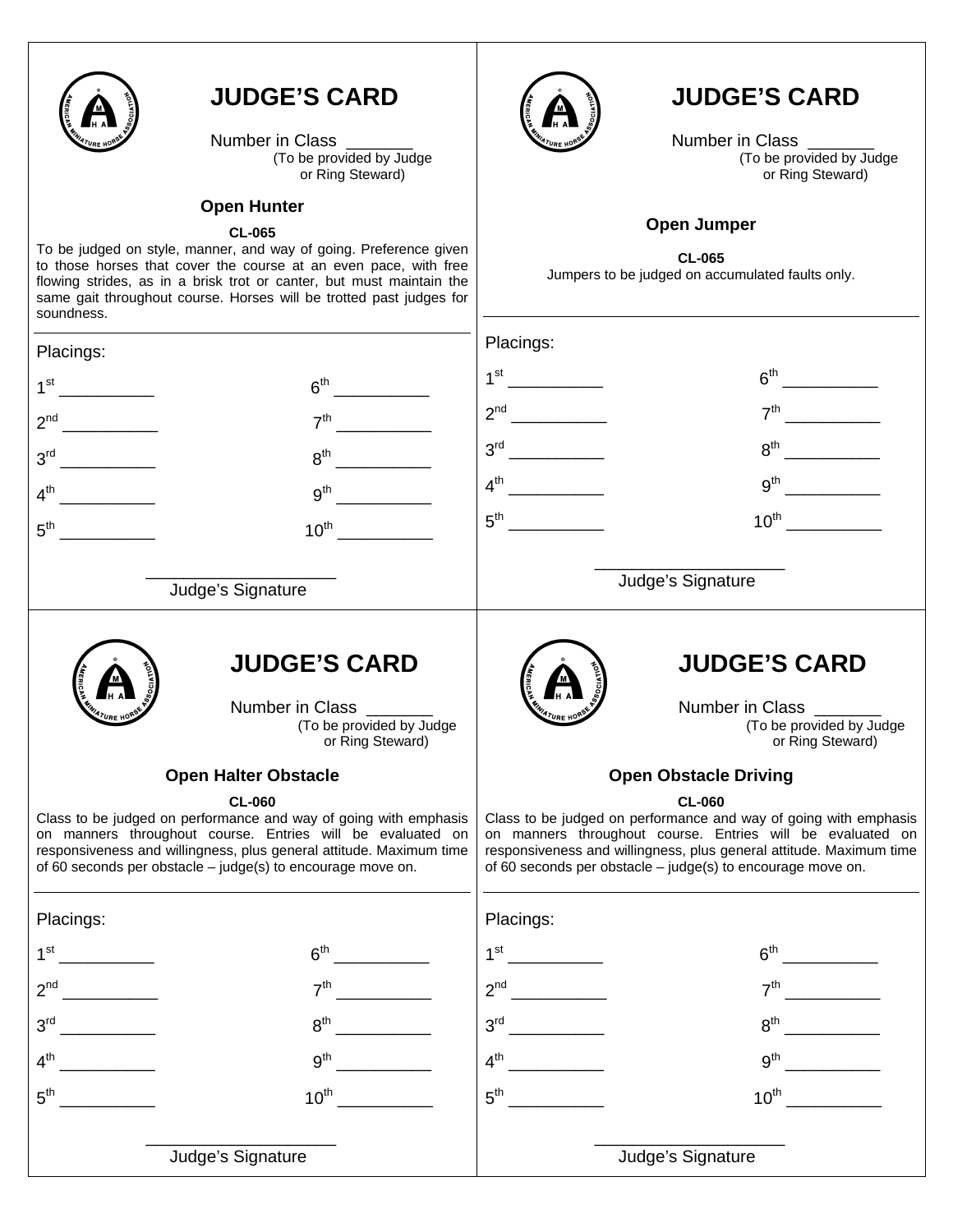

Number in Class<br>(To be provided by Judge or Ring Steward)

### **Liberty**

### **CL-070**

Horses to be judged on style, grace, animation, gaits, presence, music and suitability, and ease of catching. Time of liberty shall be 1½ minutes; time to catch shall be 1½ minutes. Judging begins when halter is removed and ends when caught by exhibitor wearing back #. AMHA scoring must be used.



## **JUDGE'S CARD**

Number in Class<br>(To be provided by Judge or Ring Steward)

### **Reinsmanship**

#### **CL-046**

Shown to a 2-wheeled vehicle. Judged 75% on driver handling of reins and whip, control, posture and overall working appearance. 25% is on condition of harness, vehicle, and neatness of attire. Control judged by consistency of movement at various gaits.

| Placings:       |                                                                                                                                                                                                                                                                                                                                                                                       | Placings:                                                                                                                                                                                                                                               |                                                                                                                                                                                                                                                                                                          |  |
|-----------------|---------------------------------------------------------------------------------------------------------------------------------------------------------------------------------------------------------------------------------------------------------------------------------------------------------------------------------------------------------------------------------------|---------------------------------------------------------------------------------------------------------------------------------------------------------------------------------------------------------------------------------------------------------|----------------------------------------------------------------------------------------------------------------------------------------------------------------------------------------------------------------------------------------------------------------------------------------------------------|--|
|                 | 6 <sup>th</sup>                                                                                                                                                                                                                                                                                                                                                                       |                                                                                                                                                                                                                                                         |                                                                                                                                                                                                                                                                                                          |  |
| 2 <sup>nd</sup> | 7 <sup>th</sup>                                                                                                                                                                                                                                                                                                                                                                       |                                                                                                                                                                                                                                                         |                                                                                                                                                                                                                                                                                                          |  |
| 3 <sup>rd</sup> | 8 <sup>th</sup>                                                                                                                                                                                                                                                                                                                                                                       | 3 <sup>rd</sup><br><u>and the state of the state of the state of the state of the state of the state of the state of the state of the state of the state of the state of the state of the state of the state of the state of the state of the state</u> | $8th$ and $\overline{\phantom{a}}$                                                                                                                                                                                                                                                                       |  |
| 4 <sup>th</sup> | 9 <sup>th</sup>                                                                                                                                                                                                                                                                                                                                                                       | 4 <sup>th</sup>                                                                                                                                                                                                                                         |                                                                                                                                                                                                                                                                                                          |  |
| 5 <sup>th</sup> | $10^{th}$                                                                                                                                                                                                                                                                                                                                                                             | $5^{\text{th}}$                                                                                                                                                                                                                                         | $10^{\text{th}}$                                                                                                                                                                                                                                                                                         |  |
|                 | Judge's Signature                                                                                                                                                                                                                                                                                                                                                                     |                                                                                                                                                                                                                                                         | Judge's Signature                                                                                                                                                                                                                                                                                        |  |
|                 | <b>JUDGE'S CARD</b><br>Number in Class ____<br>(To be provided by Judge<br>or Ring Steward)                                                                                                                                                                                                                                                                                           |                                                                                                                                                                                                                                                         | <b>JUDGE'S CARD</b><br>Number in Class ____<br>(To be provided by Judge<br>or Ring Steward)                                                                                                                                                                                                              |  |
|                 | <b>Versatility</b>                                                                                                                                                                                                                                                                                                                                                                    |                                                                                                                                                                                                                                                         | <b>Antique Vehicle Driving</b>                                                                                                                                                                                                                                                                           |  |
|                 | <b>CL-021</b><br>Horse will perform 3 disciplines in one class: harness driving, halter,<br>hunter. All 3 disciplines judged equally and combined for final placing.<br>Any horse disqualified from one discipline is disqualified from class.<br>Enter arena at a trot, then working trot and walk in both directions of<br>arena. Two minute time limit between driving and halter. |                                                                                                                                                                                                                                                         | <b>CL-055-B</b><br>Open to single horse or any multiple hitch whose vehicle has wooden<br>wheels. 60% judged on appropriateness of vehicle, harness, horse(s)<br>and dress; 40% on performance. Gaits: Walk, Pleasure Trot, and<br>Working Trot both ways of the ring. Must stand quietly and rein back. |  |
| Placings:       |                                                                                                                                                                                                                                                                                                                                                                                       | Placings:                                                                                                                                                                                                                                               |                                                                                                                                                                                                                                                                                                          |  |
| 1 <sup>st</sup> | 6 <sup>th</sup>                                                                                                                                                                                                                                                                                                                                                                       | $1^{\rm st}$                                                                                                                                                                                                                                            |                                                                                                                                                                                                                                                                                                          |  |
| 2 <sup>nd</sup> | 7 <sup>th</sup>                                                                                                                                                                                                                                                                                                                                                                       | 2 <sup>nd</sup>                                                                                                                                                                                                                                         | 7 <sup>th</sup>                                                                                                                                                                                                                                                                                          |  |
| 3 <sup>rd</sup> | $8^{\text{th}}$                                                                                                                                                                                                                                                                                                                                                                       | 2rd                                                                                                                                                                                                                                                     | $R^{th}$                                                                                                                                                                                                                                                                                                 |  |
| 4 <sup>th</sup> | 9 <sup>th</sup>                                                                                                                                                                                                                                                                                                                                                                       | 4 <sup>th</sup>                                                                                                                                                                                                                                         | 9 <sup>th</sup>                                                                                                                                                                                                                                                                                          |  |
| $5^{\text{th}}$ | $10^{th}$                                                                                                                                                                                                                                                                                                                                                                             | $5^{\text{th}}$                                                                                                                                                                                                                                         | $10^{th}$                                                                                                                                                                                                                                                                                                |  |
|                 | Judge's Signature                                                                                                                                                                                                                                                                                                                                                                     |                                                                                                                                                                                                                                                         | Judge's Signature                                                                                                                                                                                                                                                                                        |  |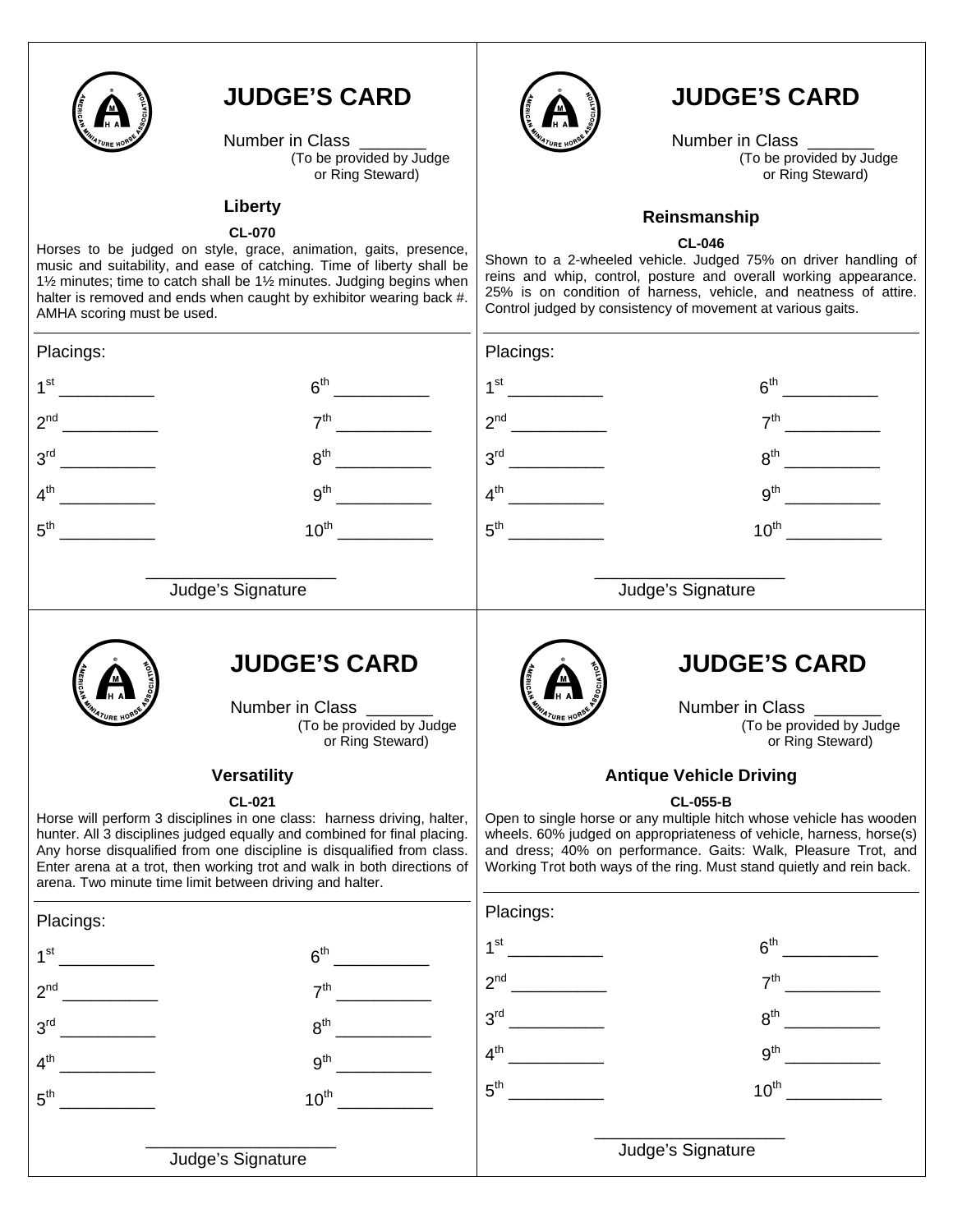

Number in Class<br>(To be provided by Judge or Ring Steward)

### **Formal Park Driving**

### **CL-045**

Shown to a viceroy or fine harness buggy. Judged on brilliant performance, presence, quality, manners and conformation. No cross entry with same horse between Formal Park and Pleasure Driving at same show. Gait: shown both ways of the ring at an Animated walk and Park Trot. Horses do NOT rein back.



## **JUDGE'S CARD**

Number in Class<br>(To be provided by Judge or Ring Steward)

### **Single Fine Harness**

#### **CL-055-A-1**

Shown in a viceroy or fine harness buggy with appropriate light harness. Judged on quality of performance, presence, suitability of horse, type and conformation IN THAT ORDER. Gaits: Walk and Animated Trot both ways of the ring. Stand quietly and rein back.

|                                                                  | Placings:                                                |                                                                                                                                                                                                                                                                                                                                                                              |  |
|------------------------------------------------------------------|----------------------------------------------------------|------------------------------------------------------------------------------------------------------------------------------------------------------------------------------------------------------------------------------------------------------------------------------------------------------------------------------------------------------------------------------|--|
| 6 <sup>th</sup>                                                  |                                                          |                                                                                                                                                                                                                                                                                                                                                                              |  |
|                                                                  |                                                          |                                                                                                                                                                                                                                                                                                                                                                              |  |
| $8^{\text{th}}$                                                  |                                                          |                                                                                                                                                                                                                                                                                                                                                                              |  |
| 9 <sup>th</sup>                                                  | $4^{\text{th}}$                                          |                                                                                                                                                                                                                                                                                                                                                                              |  |
| $10^{th}$                                                        | $5^{\text{th}}$                                          | $10^{\text{th}}$                                                                                                                                                                                                                                                                                                                                                             |  |
|                                                                  |                                                          | Judge's Signature                                                                                                                                                                                                                                                                                                                                                            |  |
| <b>JUDGE'S CARD</b><br>Number in Class _____<br>or Ring Steward) |                                                          | <b>JUDGE'S CARD</b><br>Number in Class _____<br>(To be provided by Judge<br>or Ring Steward)                                                                                                                                                                                                                                                                                 |  |
| <b>Ladies Roadster</b>                                           |                                                          | <b>Gentlemen's Roadster</b>                                                                                                                                                                                                                                                                                                                                                  |  |
| <b>CL-040</b>                                                    |                                                          | <b>CL-040</b><br>Roadsters to be shown to a bike. Gaits include slow Jog Trot, Road Gait and<br>Drive-On Trot. Enter ring clockwise at the Jog Trot, then Road Gait: turn<br>counter-clockwise at Jog Trot, then Road Gait and Drive-On Trot. Do not rein<br>back. Horses should be driven on the rail. Judged on performance, speed,<br>quality and manners, IN THAT ORDER. |  |
|                                                                  | Placings:                                                |                                                                                                                                                                                                                                                                                                                                                                              |  |
| 6 <sup>th</sup>                                                  |                                                          |                                                                                                                                                                                                                                                                                                                                                                              |  |
| 7 <sup>th</sup>                                                  | $2^{nd}$                                                 | 7 <sup>th</sup>                                                                                                                                                                                                                                                                                                                                                              |  |
| $8^{\text{th}}$                                                  | 3 <sup>rd</sup>                                          | $8^{\text{th}}$                                                                                                                                                                                                                                                                                                                                                              |  |
| 9 <sup>th</sup>                                                  | 4 <sup>th</sup>                                          | 9 <sup>th</sup>                                                                                                                                                                                                                                                                                                                                                              |  |
| $10^{th}$                                                        | $5^{\text{th}}$                                          | $10^{th}$                                                                                                                                                                                                                                                                                                                                                                    |  |
| Judge's Signature                                                |                                                          | Judge's Signature                                                                                                                                                                                                                                                                                                                                                            |  |
|                                                                  | Judge's Signature<br>quality and manners, IN THAT ORDER. | (To be provided by Judge<br>Roadsters to be shown to a bike. Gaits include slow Jog Trot, Road Gait and<br>Drive-On Trot. Enter ring clockwise at the Jog Trot, then Road Gait: turn<br>counter-clockwise at Jog Trot, then Road Gait and Drive-On Trot. Do not rein<br>back. Horses should be driven on the rail. Judged on performance, speed,                             |  |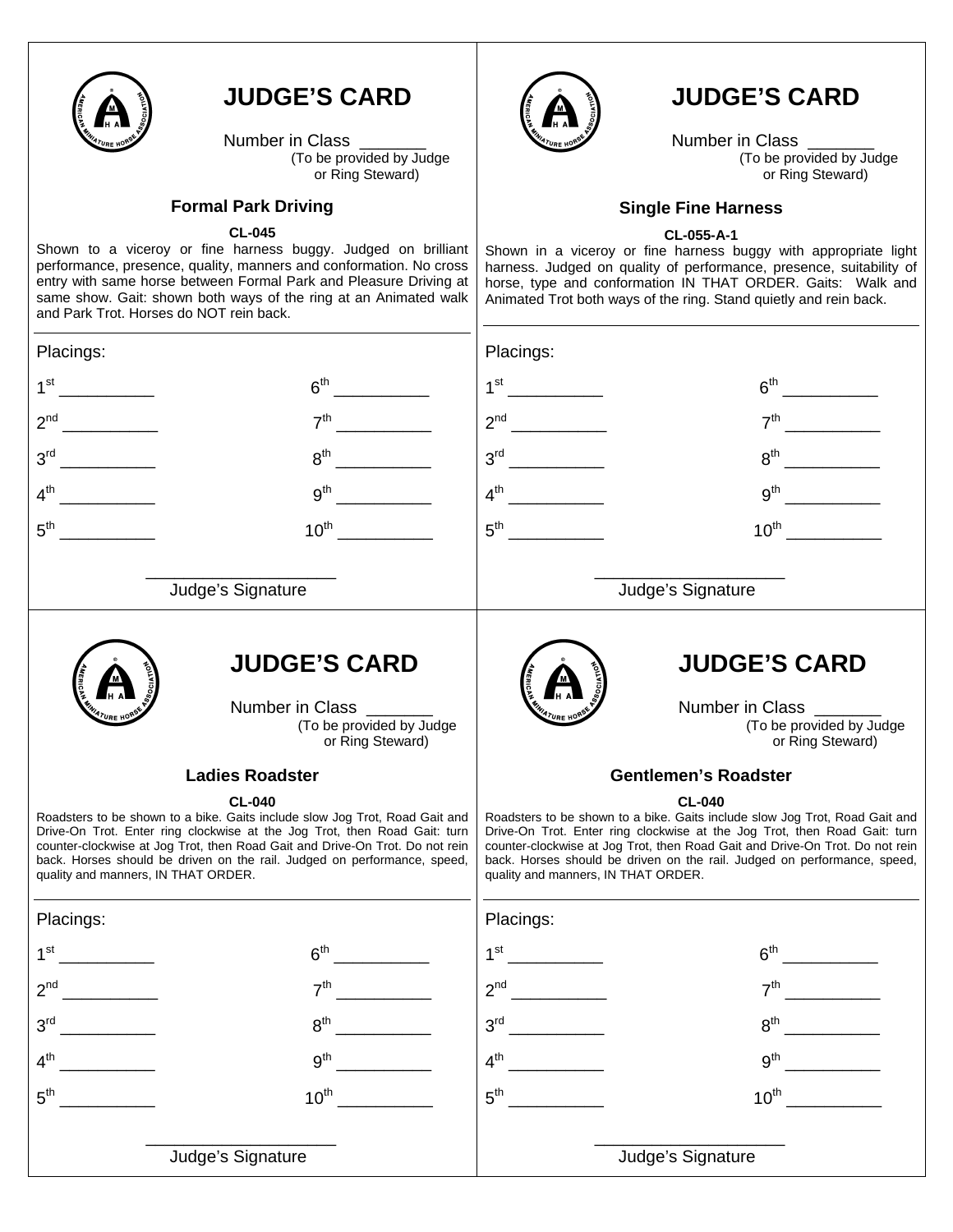

Number in Class<br>(To be provided by Judge or Ring Steward)

### **Open Roadster**

#### **CL-040**

Roadsters to be shown to a bike. Gaits include slow Jog Trot, Road Gait and Drive-On Trot. Enter ring clockwise at the Jog Trot, then Road Gait: turn counter-clockwise at Jog Trot, then Road Gait and Drive-On Trot. Do not rein back. Horses should be driven on the rail. Judged on performance, speed, quality and manners, IN THAT ORDER.



## **JUDGE'S CARD**

Number in Class<br>(To be provided by Judge or Ring Steward)

## **Classic Pleasure Driving 32" and under**

**CL-034** 

Classic Pleasure is shown to a 2-wheeled pleasure vehicle only with wooden or metal wheels. Judged on attitude, manners, performance, quality and conformation IN THAT ORDER with attitude and manners PARAMOUNT. Gaits: To be shown both ways of the ring at a Walk, Pleasure Trot and Working Trot. Stride shall be sweeping and ground-covering; headset low and light contact on the reins maintained at all times. Enter ring counter-clockwise at a Pleasure Trot. Must stand quietly and back readily.

| Placings:                                                                                                                                                                                                                                                                                                                                                                                                                                |                                                                                                                                                                                                                                                                                                                                                                                                                                                                                                                                                  |                 | at a Fleasure TTOL Must startu quietly and back readily.                                                                                                                                                                                                                                                                                                                                                                                                                                                                                         |
|------------------------------------------------------------------------------------------------------------------------------------------------------------------------------------------------------------------------------------------------------------------------------------------------------------------------------------------------------------------------------------------------------------------------------------------|--------------------------------------------------------------------------------------------------------------------------------------------------------------------------------------------------------------------------------------------------------------------------------------------------------------------------------------------------------------------------------------------------------------------------------------------------------------------------------------------------------------------------------------------------|-----------------|--------------------------------------------------------------------------------------------------------------------------------------------------------------------------------------------------------------------------------------------------------------------------------------------------------------------------------------------------------------------------------------------------------------------------------------------------------------------------------------------------------------------------------------------------|
|                                                                                                                                                                                                                                                                                                                                                                                                                                          |                                                                                                                                                                                                                                                                                                                                                                                                                                                                                                                                                  | Placings:       |                                                                                                                                                                                                                                                                                                                                                                                                                                                                                                                                                  |
| 1 <sup>st</sup>                                                                                                                                                                                                                                                                                                                                                                                                                          | 6 <sup>th</sup>                                                                                                                                                                                                                                                                                                                                                                                                                                                                                                                                  |                 |                                                                                                                                                                                                                                                                                                                                                                                                                                                                                                                                                  |
| 2 <sup>nd</sup><br>$\frac{1}{\frac{1}{1-\frac{1}{1-\frac{1}{1-\frac{1}{1-\frac{1}{1-\frac{1}{1-\frac{1}{1-\frac{1}{1-\frac{1}{1-\frac{1}{1-\frac{1}{1-\frac{1}{1-\frac{1}{1-\frac{1}{1-\frac{1}{1-\frac{1}{1-\frac{1}{1-\frac{1}{1-\frac{1}{1-\frac{1}{1-\frac{1}{1-\frac{1}{1-\frac{1}{1-\frac{1}{1-\frac{1}{1-\frac{1}{1-\frac{1}{1-\frac{1}{1-\frac{1}{1-\frac{1}{1-\frac{1}{1-\frac{1}{1-\frac{1}{1-\frac{1}{1-\frac{1}{1-\frac{1}{$ | 7 <sup>th</sup>                                                                                                                                                                                                                                                                                                                                                                                                                                                                                                                                  |                 | 7 <sup>th</sup>                                                                                                                                                                                                                                                                                                                                                                                                                                                                                                                                  |
| 3 <sup>rd</sup>                                                                                                                                                                                                                                                                                                                                                                                                                          | 8 <sup>th</sup>                                                                                                                                                                                                                                                                                                                                                                                                                                                                                                                                  |                 | $8^{\text{th}}$<br><u> 1999 - Jan Jawa</u>                                                                                                                                                                                                                                                                                                                                                                                                                                                                                                       |
| $4^{\text{th}}$                                                                                                                                                                                                                                                                                                                                                                                                                          | 9 <sup>th</sup>                                                                                                                                                                                                                                                                                                                                                                                                                                                                                                                                  | $4^{\text{th}}$ |                                                                                                                                                                                                                                                                                                                                                                                                                                                                                                                                                  |
| $5^{\text{th}}$                                                                                                                                                                                                                                                                                                                                                                                                                          | $10^{\text{th}}$                                                                                                                                                                                                                                                                                                                                                                                                                                                                                                                                 | $5^{\text{th}}$ | $10^{\text{th}}$                                                                                                                                                                                                                                                                                                                                                                                                                                                                                                                                 |
|                                                                                                                                                                                                                                                                                                                                                                                                                                          | Judge's Signature                                                                                                                                                                                                                                                                                                                                                                                                                                                                                                                                |                 | Judge's Signature                                                                                                                                                                                                                                                                                                                                                                                                                                                                                                                                |
|                                                                                                                                                                                                                                                                                                                                                                                                                                          | <b>JUDGE'S CARD</b><br>Number in Class _______<br>(To be provided by Judge<br>or Ring Steward)                                                                                                                                                                                                                                                                                                                                                                                                                                                   |                 | <b>JUDGE'S CARD</b><br>Number in Class<br>(To be provided by Judge<br>or Ring Steward)                                                                                                                                                                                                                                                                                                                                                                                                                                                           |
|                                                                                                                                                                                                                                                                                                                                                                                                                                          | <b>Classic Pleasure Driving over 32" to 34"</b>                                                                                                                                                                                                                                                                                                                                                                                                                                                                                                  |                 | <b>Classic Pleasure Driving - Stallion</b>                                                                                                                                                                                                                                                                                                                                                                                                                                                                                                       |
|                                                                                                                                                                                                                                                                                                                                                                                                                                          | <b>CL-034</b><br>Classic Pleasure is shown to a 2-wheeled pleasure vehicle only with wooden<br>or metal wheels. Judged on attitude, manners, performance, quality and<br>conformation IN THAT ORDER with attitude and manners PARAMOUNT.<br>Gaits: To be shown both ways of the ring at a Walk, Pleasure Trot and<br>Working Trot. Stride shall be sweeping and ground-covering; headset low and<br>light contact on the reins maintained at all times. Enter ring counter-clockwise<br>at a Pleasure Trot. Must stand quietly and back readily. |                 | <b>CL-034</b><br>Classic Pleasure is shown to a 2-wheeled pleasure vehicle only with wooden<br>or metal wheels. Judged on attitude, manners, performance, quality and<br>conformation IN THAT ORDER with attitude and manners PARAMOUNT.<br>Gaits: To be shown both ways of the ring at a Walk, Pleasure Trot and<br>Working Trot. Stride shall be sweeping and ground-covering; headset low and<br>light contact on the reins maintained at all times. Enter ring counter-clockwise<br>at a Pleasure Trot. Must stand quietly and back readily. |
| Placings:                                                                                                                                                                                                                                                                                                                                                                                                                                |                                                                                                                                                                                                                                                                                                                                                                                                                                                                                                                                                  | Placings:       |                                                                                                                                                                                                                                                                                                                                                                                                                                                                                                                                                  |
| $1^{\rm st}$<br>$\mathcal{L} = \mathcal{L}$                                                                                                                                                                                                                                                                                                                                                                                              | 6 <sup>th</sup>                                                                                                                                                                                                                                                                                                                                                                                                                                                                                                                                  |                 | 6 <sup>th</sup>                                                                                                                                                                                                                                                                                                                                                                                                                                                                                                                                  |
|                                                                                                                                                                                                                                                                                                                                                                                                                                          | 7 <sup>th</sup>                                                                                                                                                                                                                                                                                                                                                                                                                                                                                                                                  |                 | 7 <sup>th</sup>                                                                                                                                                                                                                                                                                                                                                                                                                                                                                                                                  |
| $3^{\mathsf{rd}}$                                                                                                                                                                                                                                                                                                                                                                                                                        | $8^{\text{th}}$                                                                                                                                                                                                                                                                                                                                                                                                                                                                                                                                  | $3^{\text{rd}}$ | 8 <sup>th</sup>                                                                                                                                                                                                                                                                                                                                                                                                                                                                                                                                  |
| $4^{\text{th}}$                                                                                                                                                                                                                                                                                                                                                                                                                          | 9 <sup>th</sup>                                                                                                                                                                                                                                                                                                                                                                                                                                                                                                                                  | 4 <sup>th</sup> | 9 <sup>th</sup>                                                                                                                                                                                                                                                                                                                                                                                                                                                                                                                                  |
| $5^{\text{th}}$                                                                                                                                                                                                                                                                                                                                                                                                                          | $10^{th}$                                                                                                                                                                                                                                                                                                                                                                                                                                                                                                                                        | $5^{\text{th}}$ | $10^{th}$                                                                                                                                                                                                                                                                                                                                                                                                                                                                                                                                        |
|                                                                                                                                                                                                                                                                                                                                                                                                                                          | Judge's Signature                                                                                                                                                                                                                                                                                                                                                                                                                                                                                                                                |                 | Judge's Signature                                                                                                                                                                                                                                                                                                                                                                                                                                                                                                                                |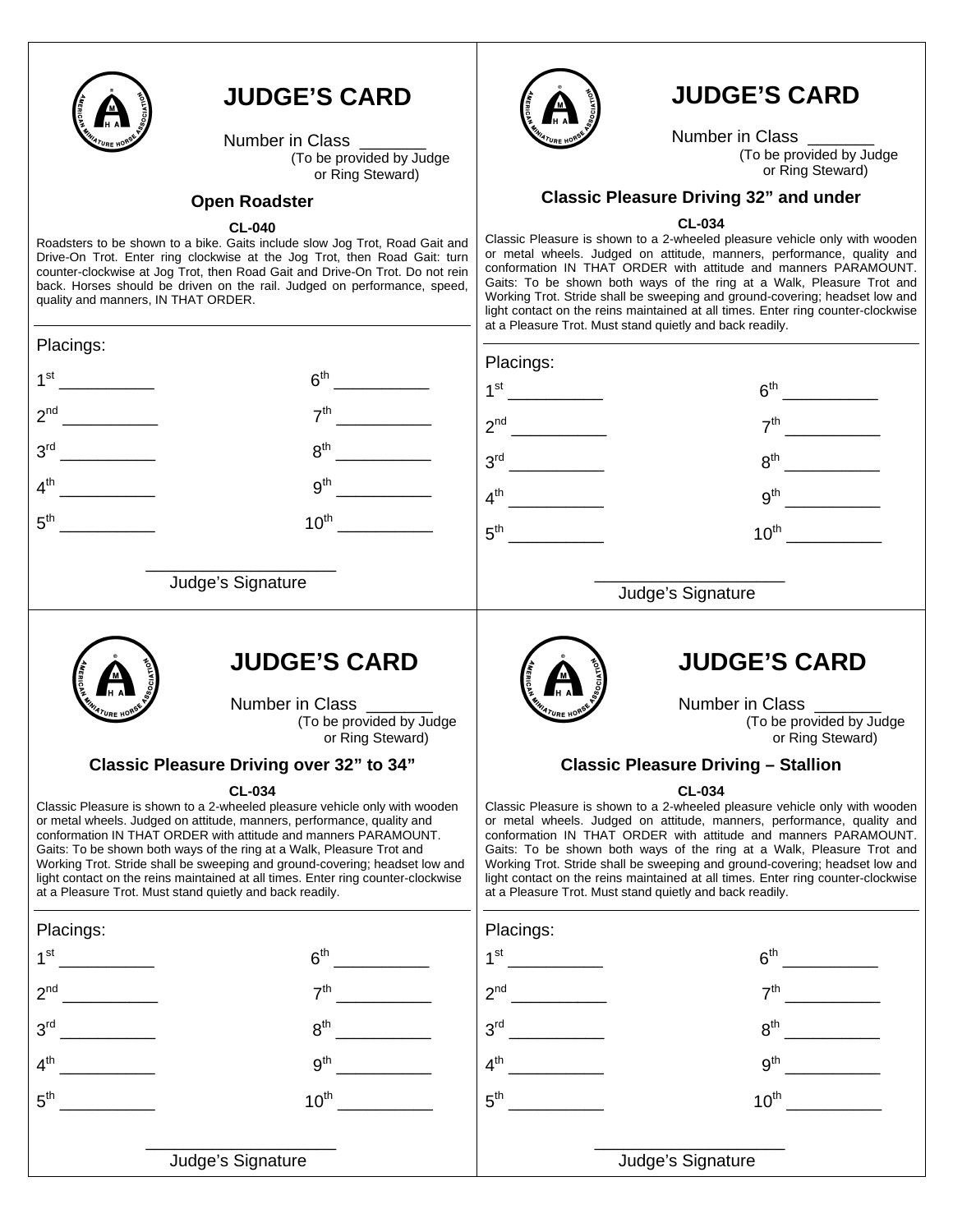

Number in Class<br>(To be provided by Judge or Ring Steward)

### **Classic Pleasure Driving – Mare**

#### **CL-034**

Classic Pleasure is shown to a 2-wheeled pleasure vehicle only with wooden or metal wheels. Judged on attitude, manners, performance, quality and conformation IN THAT ORDER with attitude and manners PARAMOUNT. Gaits: To be shown both ways of the ring at a Walk, Pleasure Trot and Working Trot. Stride shall be sweeping and ground-covering; headset low and light contact on the reins maintained at all times. Enter ring counter-clockwise at a Pleasure Trot. Must stand quietly and back readily.



# **JUDGE'S CARD**

Number in Class<br>(To be provided by Judge or Ring Steward)

### **Classic Pleasure Driving – Gelding**

#### **CL-034**

Classic Pleasure is shown to a 2-wheeled pleasure vehicle only with wooden or metal wheels. Judged on attitude, manners, performance, quality and conformation IN THAT ORDER with attitude and manners PARAMOUNT. Gaits: To be shown both ways of the ring at a Walk, Pleasure Trot and Working Trot. Stride shall be sweeping and ground-covering; headset low and light contact on the reins maintained at all times. Enter ring counter-clockwise at a Pleasure Trot. Must stand quietly and back readily.

| Placings:       |                                                                                                                                                                                                                                                                                                                                                                                                                                                                                                                                                  | Placings:                                                                                                                                                                                                                                                                                                                                                                                                                                                                                                                                        |
|-----------------|--------------------------------------------------------------------------------------------------------------------------------------------------------------------------------------------------------------------------------------------------------------------------------------------------------------------------------------------------------------------------------------------------------------------------------------------------------------------------------------------------------------------------------------------------|--------------------------------------------------------------------------------------------------------------------------------------------------------------------------------------------------------------------------------------------------------------------------------------------------------------------------------------------------------------------------------------------------------------------------------------------------------------------------------------------------------------------------------------------------|
| 1 <sup>st</sup> | 6 <sup>th</sup>                                                                                                                                                                                                                                                                                                                                                                                                                                                                                                                                  | 1 <sup>st</sup>                                                                                                                                                                                                                                                                                                                                                                                                                                                                                                                                  |
| 2 <sup>nd</sup> | 7 <sup>th</sup>                                                                                                                                                                                                                                                                                                                                                                                                                                                                                                                                  | 2 <sup>nd</sup><br>7 <sup>th</sup>                                                                                                                                                                                                                                                                                                                                                                                                                                                                                                               |
| 3 <sup>rd</sup> | 8 <sup>th</sup>                                                                                                                                                                                                                                                                                                                                                                                                                                                                                                                                  | 3 <sup>rd</sup><br>8 <sup>th</sup><br>$\begin{tabular}{ccccc} \multicolumn{2}{c }{\textbf{1} & \multicolumn{2}{c }{\textbf{2} & \multicolumn{2}{c }{\textbf{3} & \multicolumn{2}{c }{\textbf{4} & \multicolumn{2}{c }{\textbf{5} & \multicolumn{2}{c }{\textbf{6} & \multicolumn{2}{c }{\textbf{6} & \multicolumn{2}{c }{\textbf{6} & \multicolumn{2}{c }{\textbf{6} & \multicolumn{2}{c }{\textbf{6} & \multicolumn{2}{c }{\textbf{6} & \multicolumn{2}{c }{\textbf{6} & \multicolumn{2}{$                                                      |
| $4^{\text{th}}$ | 9 <sup>th</sup>                                                                                                                                                                                                                                                                                                                                                                                                                                                                                                                                  | $4^{\text{th}}$<br>9 <sup>th</sup>                                                                                                                                                                                                                                                                                                                                                                                                                                                                                                               |
|                 | $10^{\text{th}}$                                                                                                                                                                                                                                                                                                                                                                                                                                                                                                                                 | $10^{\text{th}}$                                                                                                                                                                                                                                                                                                                                                                                                                                                                                                                                 |
|                 | Judge's Signature                                                                                                                                                                                                                                                                                                                                                                                                                                                                                                                                | Judge's Signature                                                                                                                                                                                                                                                                                                                                                                                                                                                                                                                                |
|                 | <b>JUDGE'S CARD</b><br>Number in Class<br>(To be provided by Judge<br>or Ring Steward)                                                                                                                                                                                                                                                                                                                                                                                                                                                           | <b>JUDGE'S CARD</b><br>Number in Class<br>(To be provided by Judge<br>or Ring Steward)                                                                                                                                                                                                                                                                                                                                                                                                                                                           |
|                 | <b>Ladies Classic Pleasure Driving</b>                                                                                                                                                                                                                                                                                                                                                                                                                                                                                                           | <b>Gentlemen's Classic Pleasure Driving</b>                                                                                                                                                                                                                                                                                                                                                                                                                                                                                                      |
|                 | <b>CL-034</b><br>Classic Pleasure is shown to a 2-wheeled pleasure vehicle only with wooden<br>or metal wheels. Judged on attitude, manners, performance, quality and<br>conformation IN THAT ORDER with attitude and manners PARAMOUNT.<br>Gaits: To be shown both ways of the ring at a Walk, Pleasure Trot and<br>Working Trot. Stride shall be sweeping and ground-covering; headset low and<br>light contact on the reins maintained at all times. Enter ring counter-clockwise<br>at a Pleasure Trot. Must stand quietly and back readily. | <b>CL-034</b><br>Classic Pleasure is shown to a 2-wheeled pleasure vehicle only with wooden<br>or metal wheels. Judged on attitude, manners, performance, quality and<br>conformation IN THAT ORDER with attitude and manners PARAMOUNT.<br>Gaits: To be shown both ways of the ring at a Walk, Pleasure Trot and<br>Working Trot. Stride shall be sweeping and ground-covering; headset low and<br>light contact on the reins maintained at all times. Enter ring counter-clockwise<br>at a Pleasure Trot. Must stand quietly and back readily. |
| Placings:       |                                                                                                                                                                                                                                                                                                                                                                                                                                                                                                                                                  | Placings:                                                                                                                                                                                                                                                                                                                                                                                                                                                                                                                                        |
| $1^{\rm st}$    | 6 <sup>th</sup>                                                                                                                                                                                                                                                                                                                                                                                                                                                                                                                                  | 6 <sup>th</sup>                                                                                                                                                                                                                                                                                                                                                                                                                                                                                                                                  |
|                 | 7 <sup>th</sup>                                                                                                                                                                                                                                                                                                                                                                                                                                                                                                                                  | 2 <sup>nd</sup><br>7 <sup>th</sup>                                                                                                                                                                                                                                                                                                                                                                                                                                                                                                               |
| rdي-            | oth                                                                                                                                                                                                                                                                                                                                                                                                                                                                                                                                              | R <sup>th</sup><br>$2$ rd                                                                                                                                                                                                                                                                                                                                                                                                                                                                                                                        |
| 4 <sup>th</sup> | 9 <sup>th</sup>                                                                                                                                                                                                                                                                                                                                                                                                                                                                                                                                  | 4 <sup>th</sup><br>9 <sup>th</sup>                                                                                                                                                                                                                                                                                                                                                                                                                                                                                                               |
| $5^{\text{th}}$ | $10^{\text{th}}$                                                                                                                                                                                                                                                                                                                                                                                                                                                                                                                                 | $5^{\text{th}}$<br>$10^{th}$                                                                                                                                                                                                                                                                                                                                                                                                                                                                                                                     |
|                 | Judge's Signature                                                                                                                                                                                                                                                                                                                                                                                                                                                                                                                                | Judge's Signature                                                                                                                                                                                                                                                                                                                                                                                                                                                                                                                                |
|                 |                                                                                                                                                                                                                                                                                                                                                                                                                                                                                                                                                  |                                                                                                                                                                                                                                                                                                                                                                                                                                                                                                                                                  |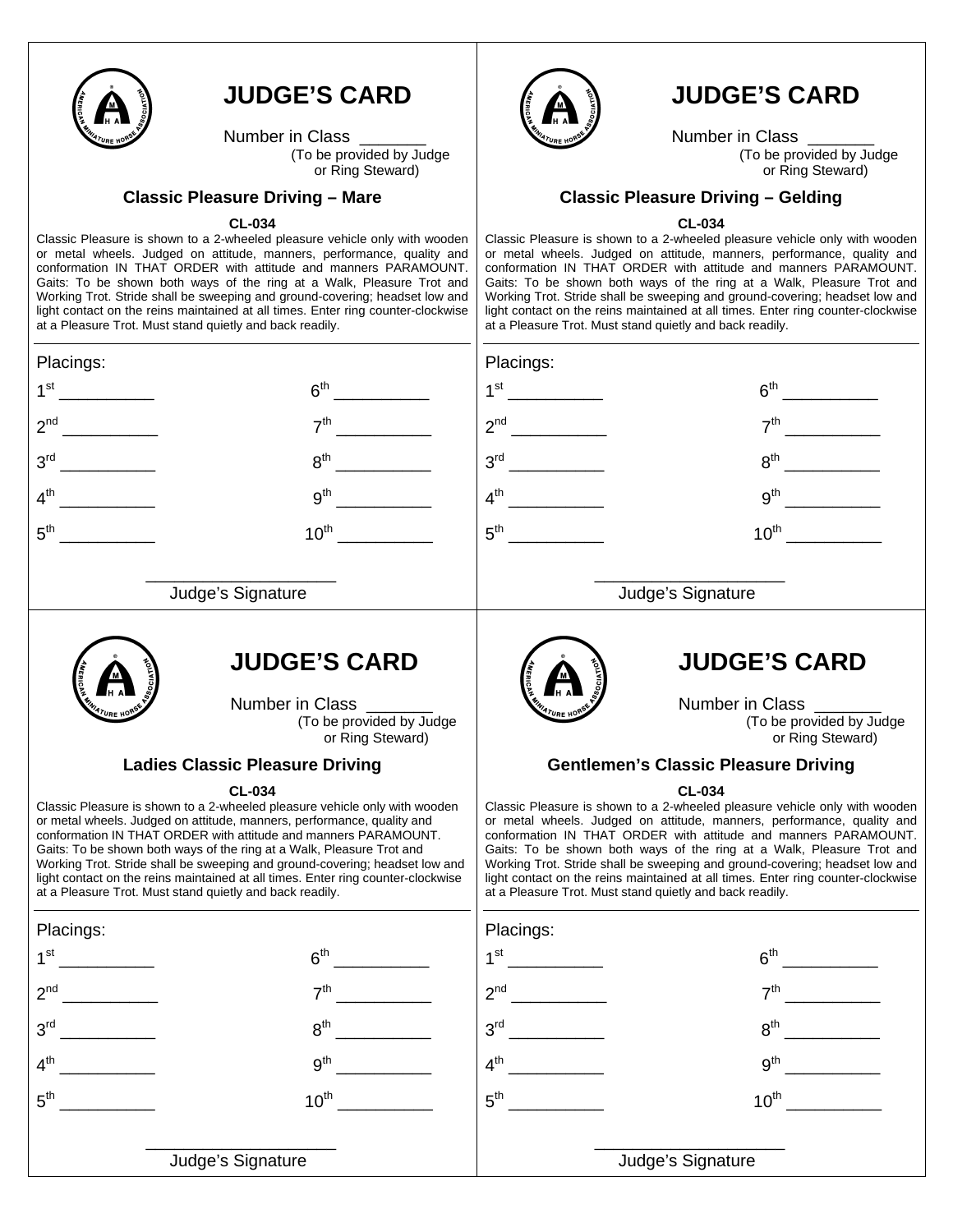

Number in Class<br>(To be provided by Judge or Ring Steward)

### **Country Pleasure Driving 32" and under**

### **CL-035**

Country Pleasure shown to a 2-wheeled pleasure vehicle only; judged on attitude, manners, performance, quality, and conformation IN THAT ORDER. Gaits: shown both ways of the arena at a Walk, Pleasure Trot, and Working Trot. Enter ring counter-clockwise at a Pleasure Trot. Must stand quietly and back readily.



# **JUDGE'S CARD**

Number in Class<br>(To be provided by Judge or Ring Steward)

### **Country Pleasure Driving over 32" to 34"**

#### **CL-035**

Country Pleasure shown to a 2-wheeled pleasure vehicle only; judged on attitude, manners, performance, quality, and conformation IN THAT ORDER. Gaits: shown both ways of the arena at a Walk, Pleasure Trot, and Working Trot. Enter ring counter-clockwise at a Pleasure Trot. Must stand quietly and back readily.

| Placings:                                  |                                                                                                                                                                                                                                                                                                                                   | Placings:                                             |                                                                                                                                                                                                                                                                                                                                   |  |
|--------------------------------------------|-----------------------------------------------------------------------------------------------------------------------------------------------------------------------------------------------------------------------------------------------------------------------------------------------------------------------------------|-------------------------------------------------------|-----------------------------------------------------------------------------------------------------------------------------------------------------------------------------------------------------------------------------------------------------------------------------------------------------------------------------------|--|
| 1 <sup>st</sup>                            |                                                                                                                                                                                                                                                                                                                                   | 1 <sup>st</sup><br><u> 1970 - Jan Jawa Barat, pre</u> |                                                                                                                                                                                                                                                                                                                                   |  |
| 2 <sup>nd</sup>                            | 7 <sup>th</sup>                                                                                                                                                                                                                                                                                                                   |                                                       |                                                                                                                                                                                                                                                                                                                                   |  |
| 3 <sup>rd</sup>                            | $8^{\text{th}}$                                                                                                                                                                                                                                                                                                                   | 3 <sup>rd</sup>                                       | $8^{\text{th}}$                                                                                                                                                                                                                                                                                                                   |  |
| 4 <sup>th</sup>                            | 9 <sup>th</sup>                                                                                                                                                                                                                                                                                                                   | 4 <sup>th</sup>                                       |                                                                                                                                                                                                                                                                                                                                   |  |
| 5 <sup>th</sup>                            | $10^{\text{th}}$                                                                                                                                                                                                                                                                                                                  | $5^{\text{th}}$<br><u> 1990 - Jan Barnett</u>         | $10^{\text{th}}$                                                                                                                                                                                                                                                                                                                  |  |
|                                            | Judge's Signature                                                                                                                                                                                                                                                                                                                 |                                                       | Judge's Signature                                                                                                                                                                                                                                                                                                                 |  |
|                                            | <b>JUDGE'S CARD</b><br>Number in Class<br>(To be provided by Judge<br>or Ring Steward)                                                                                                                                                                                                                                            |                                                       | <b>JUDGE'S CARD</b><br>Number in Class _______<br>(To be provided by Judge<br>or Ring Steward)                                                                                                                                                                                                                                    |  |
| <b>Country Pleasure Driving - Stallion</b> |                                                                                                                                                                                                                                                                                                                                   |                                                       | <b>Country Pleasure Driving - Mare</b>                                                                                                                                                                                                                                                                                            |  |
| back readily.                              | <b>CL-035</b><br>Country Pleasure shown to a 2-wheeled pleasure vehicle only; judged on<br>attitude, manners, performance, quality, and conformation IN THAT ORDER.<br>Gaits: shown both ways of the arena at a Walk, Pleasure Trot, and Working<br>Trot. Enter ring counter-clockwise at a Pleasure Trot. Must stand quietly and | back readily.                                         | <b>CL-035</b><br>Country Pleasure shown to a 2-wheeled pleasure vehicle only; judged on<br>attitude, manners, performance, quality, and conformation IN THAT ORDER.<br>Gaits: shown both ways of the arena at a Walk, Pleasure Trot, and Working<br>Trot. Enter ring counter-clockwise at a Pleasure Trot. Must stand quietly and |  |
| Placings:                                  |                                                                                                                                                                                                                                                                                                                                   | Placings:                                             |                                                                                                                                                                                                                                                                                                                                   |  |
| $1^{\rm st}$                               | 6 <sup>th</sup>                                                                                                                                                                                                                                                                                                                   |                                                       | 6 <sup>th</sup>                                                                                                                                                                                                                                                                                                                   |  |
|                                            | 7 <sup>th</sup>                                                                                                                                                                                                                                                                                                                   | 2 <sup>nd</sup>                                       | 7 <sup>th</sup>                                                                                                                                                                                                                                                                                                                   |  |
| $2^{\text{rd}}$                            | $8^{\text{th}}$                                                                                                                                                                                                                                                                                                                   | 3 <sup>rd</sup>                                       | 8 <sup>th</sup>                                                                                                                                                                                                                                                                                                                   |  |
| 4 <sup>th</sup>                            | 9 <sup>th</sup>                                                                                                                                                                                                                                                                                                                   | 4 <sup>th</sup>                                       | 9 <sup>th</sup>                                                                                                                                                                                                                                                                                                                   |  |
| $5^{\text{th}}$                            | $10^{\text{th}}$                                                                                                                                                                                                                                                                                                                  | 5 <sup>th</sup>                                       | 10 <sup>th</sup>                                                                                                                                                                                                                                                                                                                  |  |
|                                            | Judge's Signature                                                                                                                                                                                                                                                                                                                 |                                                       | Judge's Signature                                                                                                                                                                                                                                                                                                                 |  |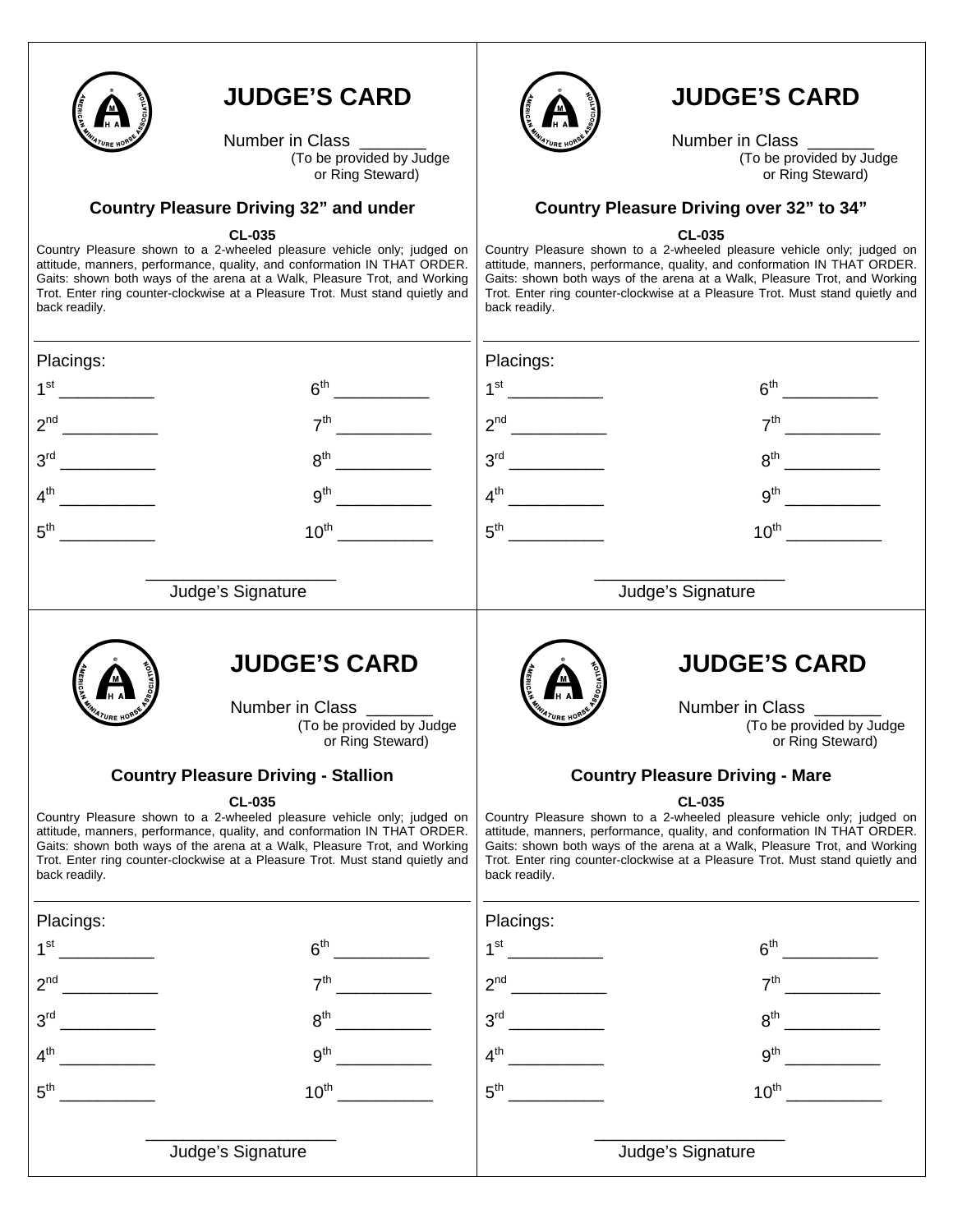

back readily.

## **JUDGE'S CARD**

Number in Class<br>(To be provided by Judge or Ring Steward)

## **Country Pleasure Driving - Gelding**

#### **CL-035**  Country Pleasure shown to a 2-wheeled pleasure vehicle only; judged on attitude, manners, performance, quality, and conformation IN THAT ORDER.

Gaits: shown both ways of the arena at a Walk, Pleasure Trot, and Working Trot. Enter ring counter-clockwise at a Pleasure Trot. Must stand quietly and

# **JUDGE'S CARD**

Number in Class<br>(To be provided by Judge or Ring Steward)

## **Ladies Country Pleasure Driving**

#### **CL-035**

Country Pleasure shown to a 2-wheeled pleasure vehicle only; judged on attitude, manners, performance, quality, and conformation IN THAT ORDER. Gaits: shown both ways of the arena at a Walk, Pleasure Trot, and Working Trot. Enter ring counter-clockwise at a Pleasure Trot. Must stand quietly and back readily.

| Placings:                                   |                                                                                                                                                                                                                                                                                                                                                                                                                                                                                 | Placings:       |                                                                                              |
|---------------------------------------------|---------------------------------------------------------------------------------------------------------------------------------------------------------------------------------------------------------------------------------------------------------------------------------------------------------------------------------------------------------------------------------------------------------------------------------------------------------------------------------|-----------------|----------------------------------------------------------------------------------------------|
| 1 <sup>st</sup>                             | 6 <sup>th</sup>                                                                                                                                                                                                                                                                                                                                                                                                                                                                 |                 |                                                                                              |
| 2 <sup>nd</sup>                             | 7 <sup>th</sup>                                                                                                                                                                                                                                                                                                                                                                                                                                                                 | $2^{nd}$        | 7 <sup>th</sup><br>and the company                                                           |
| 3 <sup>rd</sup>                             | 8 <sup>th</sup>                                                                                                                                                                                                                                                                                                                                                                                                                                                                 |                 | $8^{\text{th}}$                                                                              |
| $4^{\text{th}}$<br>$\overline{\phantom{a}}$ | 9 <sup>th</sup>                                                                                                                                                                                                                                                                                                                                                                                                                                                                 | $4^{\text{th}}$ | 9 <sup>th</sup>                                                                              |
| $5^{\text{th}}$                             | $10^{\text{th}}$                                                                                                                                                                                                                                                                                                                                                                                                                                                                | $5^{\text{th}}$ |                                                                                              |
|                                             | Judge's Signature                                                                                                                                                                                                                                                                                                                                                                                                                                                               |                 | Judge's Signature                                                                            |
| back readily.                               | <b>JUDGE'S CARD</b><br>Number in Class ____<br>(To be provided by Judge<br>or Ring Steward)<br><b>Gentlemen's Country Pleasure Driving</b><br><b>CL-035</b><br>Country Pleasure shown to a 2-wheeled pleasure vehicle only; judged on<br>attitude, manners, performance, quality, and conformation IN THAT ORDER.<br>Gaits: shown both ways of the arena at a Walk, Pleasure Trot, and Working<br>Trot. Enter ring counter-clockwise at a Pleasure Trot. Must stand quietly and |                 | <b>JUDGE'S CARD</b><br>Number in Class _____<br>(To be provided by Judge<br>or Ring Steward) |
| Placings:                                   |                                                                                                                                                                                                                                                                                                                                                                                                                                                                                 | Placings:       |                                                                                              |
| 1 <sup>st</sup>                             | 6 <sup>th</sup>                                                                                                                                                                                                                                                                                                                                                                                                                                                                 | 1 <sup>st</sup> | 6 <sup>th</sup>                                                                              |
| $2^{nd}$                                    | 7 <sup>th</sup>                                                                                                                                                                                                                                                                                                                                                                                                                                                                 | $2^{nd}$        | 7 <sup>th</sup>                                                                              |
| 3 <sup>rd</sup>                             | 8 <sup>th</sup>                                                                                                                                                                                                                                                                                                                                                                                                                                                                 | 3 <sup>rd</sup> | 8 <sup>th</sup>                                                                              |
| $4^{\text{th}}$                             | $9^{\text{th}}$                                                                                                                                                                                                                                                                                                                                                                                                                                                                 | 4 <sup>th</sup> | 9 <sup>th</sup>                                                                              |
| $5^{\text{th}}$                             | $10^{\text{th}}$                                                                                                                                                                                                                                                                                                                                                                                                                                                                | $5^{\text{th}}$ | $10^{\text{th}}$                                                                             |
|                                             | Judge's Signature                                                                                                                                                                                                                                                                                                                                                                                                                                                               |                 | Judge's Signature                                                                            |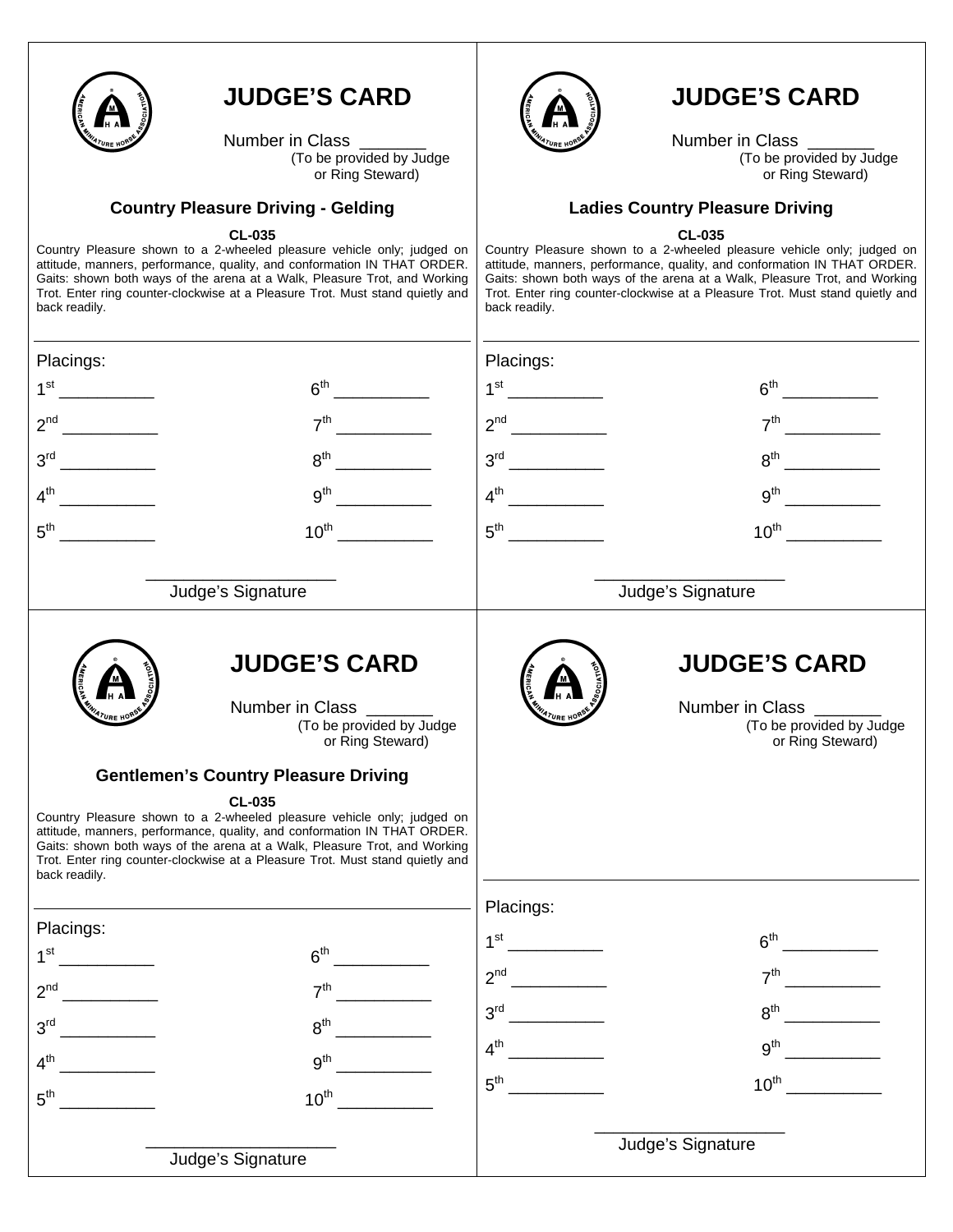

Number in Class \_\_\_\_\_\_\_\_\_\_<br>(To be provided by Judge or Ring Steward)

### **Single Pleasure Driving 32" and under**

#### **CL-036**

Horse should give the appearance of pleasurable drive, and though animated, should not be shown with exaggerated high action. Gaits should be natural and not artificially enhanced. Gaits include Walk, Collected Trot, and Working Trot. To be judged on quality of performance, manners, way of going, conformation, appropriateness, condition and fit of vehicle and harness, and neatness of attire IN THAT ORDER. Required to stand quietly and rein back.



## **JUDGE'S CARD**

Number in Class<br>(To be provided by Judge or Ring Steward)

### **Single Pleasure Driving over 32" to 34"**

**CL-036** 

Horse should give the appearance of pleasurable drive, and though animated, should not be shown with exaggerated high action. Gaits should be natural and not artificially enhanced. Gaits include Walk, Collected Trot, and Working Trot. To be judged on quality of performance, manners, way of going, conformation, appropriateness, condition and fit of vehicle and harness, and neatness of attire IN THAT ORDER. Required to stand quietly and rein back.

|                                                                                                                                                                                                                                                                                                                                                                                                                                                                                                   | Placings:       |                                                                                                                                                                                                                                                                                                                                                                                                                                                                                                   |
|---------------------------------------------------------------------------------------------------------------------------------------------------------------------------------------------------------------------------------------------------------------------------------------------------------------------------------------------------------------------------------------------------------------------------------------------------------------------------------------------------|-----------------|---------------------------------------------------------------------------------------------------------------------------------------------------------------------------------------------------------------------------------------------------------------------------------------------------------------------------------------------------------------------------------------------------------------------------------------------------------------------------------------------------|
| 6 <sup>th</sup>                                                                                                                                                                                                                                                                                                                                                                                                                                                                                   |                 |                                                                                                                                                                                                                                                                                                                                                                                                                                                                                                   |
| 7 <sup>th</sup>                                                                                                                                                                                                                                                                                                                                                                                                                                                                                   |                 |                                                                                                                                                                                                                                                                                                                                                                                                                                                                                                   |
| 8 <sup>th</sup>                                                                                                                                                                                                                                                                                                                                                                                                                                                                                   |                 | 8 <sup>th</sup>                                                                                                                                                                                                                                                                                                                                                                                                                                                                                   |
| 9 <sup>th</sup>                                                                                                                                                                                                                                                                                                                                                                                                                                                                                   | 4 <sup>th</sup> | $9^{\text{th}}$<br><u> 1990 - Jan Jawa</u>                                                                                                                                                                                                                                                                                                                                                                                                                                                        |
| $10^{\text{th}}$                                                                                                                                                                                                                                                                                                                                                                                                                                                                                  | $5^{\text{th}}$ | $10^{th}$                                                                                                                                                                                                                                                                                                                                                                                                                                                                                         |
| Judge's Signature                                                                                                                                                                                                                                                                                                                                                                                                                                                                                 |                 | Judge's Signature                                                                                                                                                                                                                                                                                                                                                                                                                                                                                 |
| <b>JUDGE'S CARD</b><br>Number in Class<br>(To be provided by Judge<br>or Ring Steward)                                                                                                                                                                                                                                                                                                                                                                                                            |                 | <b>JUDGE'S CARD</b><br>Number in Class ____<br>(To be provided by Judge<br>or Ring Steward)                                                                                                                                                                                                                                                                                                                                                                                                       |
| <b>Single Pleasure Driving - Stallion</b>                                                                                                                                                                                                                                                                                                                                                                                                                                                         |                 | <b>Single Pleasure Driving - Mare</b>                                                                                                                                                                                                                                                                                                                                                                                                                                                             |
| <b>CL-036</b><br>Horse should give the appearance of pleasurable drive, and though animated,<br>should not be shown with exaggerated high action. Gaits should be natural<br>and not artificially enhanced. Gaits include Walk, Collected Trot, and Working<br>Trot. To be judged on quality of performance, manners, way of going,<br>conformation, appropriateness, condition and fit of vehicle and harness, and<br>neatness of attire IN THAT ORDER. Required to stand quietly and rein back. |                 | <b>CL-036</b><br>Horse should give the appearance of pleasurable drive, and though animated,<br>should not be shown with exaggerated high action. Gaits should be natural<br>and not artificially enhanced. Gaits include Walk, Collected Trot, and Working<br>Trot. To be judged on quality of performance, manners, way of going,<br>conformation, appropriateness, condition and fit of vehicle and harness, and<br>neatness of attire IN THAT ORDER. Required to stand quietly and rein back. |
|                                                                                                                                                                                                                                                                                                                                                                                                                                                                                                   | Placings:       |                                                                                                                                                                                                                                                                                                                                                                                                                                                                                                   |
| 6 <sup>th</sup>                                                                                                                                                                                                                                                                                                                                                                                                                                                                                   |                 | $6^{\text{th}}$                                                                                                                                                                                                                                                                                                                                                                                                                                                                                   |
| 7 <sup>th</sup>                                                                                                                                                                                                                                                                                                                                                                                                                                                                                   |                 | 7 <sup>th</sup>                                                                                                                                                                                                                                                                                                                                                                                                                                                                                   |
| $8^{\text{th}}$                                                                                                                                                                                                                                                                                                                                                                                                                                                                                   | $3^{\text{rd}}$ | $8^{\text{th}}$                                                                                                                                                                                                                                                                                                                                                                                                                                                                                   |
| 9 <sup>th</sup>                                                                                                                                                                                                                                                                                                                                                                                                                                                                                   | 4 <sup>th</sup> | 9 <sup>th</sup>                                                                                                                                                                                                                                                                                                                                                                                                                                                                                   |
| $10^{\text{th}}$                                                                                                                                                                                                                                                                                                                                                                                                                                                                                  | $5^{\text{th}}$ | $10^{th}$                                                                                                                                                                                                                                                                                                                                                                                                                                                                                         |
| Judge's Signature                                                                                                                                                                                                                                                                                                                                                                                                                                                                                 |                 | Judge's Signature                                                                                                                                                                                                                                                                                                                                                                                                                                                                                 |
|                                                                                                                                                                                                                                                                                                                                                                                                                                                                                                   |                 |                                                                                                                                                                                                                                                                                                                                                                                                                                                                                                   |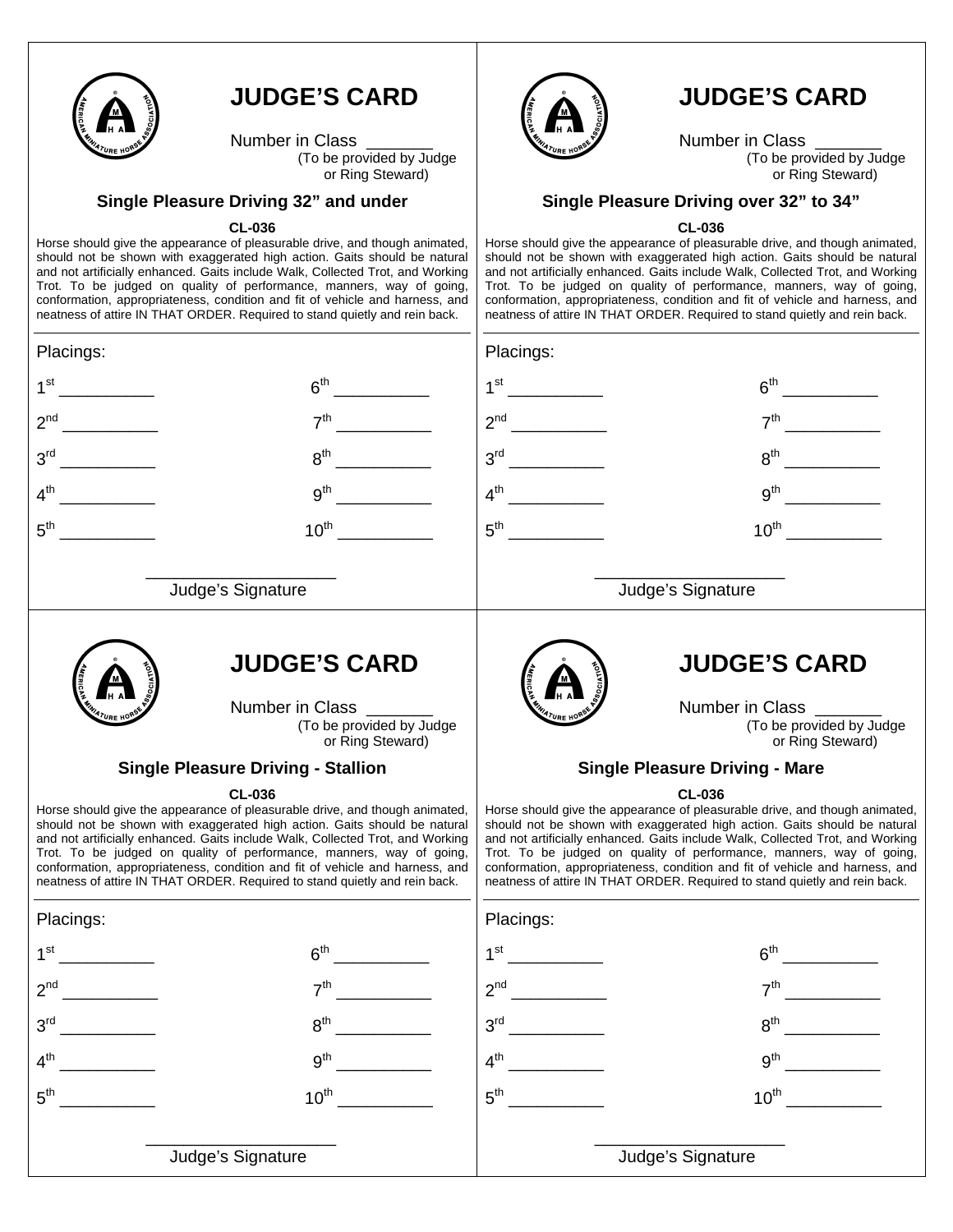

Number in Class \_\_\_\_\_\_\_\_\_\_<br>(To be provided by Judge or Ring Steward)

### **Single Pleasure Driving - Gelding**

#### **CL-036**

Horse should give the appearance of pleasurable drive, and though animated, should not be shown with exaggerated high action. Gaits should be natural and not artificially enhanced. Gaits include Walk, Collected Trot, and Working Trot. To be judged on quality of performance, manners, way of going, conformation, appropriateness, condition and fit of vehicle and harness, and neatness of attire IN THAT ORDER. Required to stand quietly and rein back.



## **JUDGE'S CARD**

Number in Class<br>(To be provided by Judge or Ring Steward)

### **Ladies Single Pleasure Driving**

**CL-036** 

Horse should give the appearance of pleasurable drive, and though animated, should not be shown with exaggerated high action. Gaits should be natural and not artificially enhanced. Gaits include Walk, Collected Trot, and Working Trot. To be judged on quality of performance, manners, way of going, conformation, appropriateness, condition and fit of vehicle and harness, and neatness of attire IN THAT ORDER. Required to stand quietly and rein back.

| Placings:                                                                                                                                                                                                                                                                                                                                                                                                                                                                                                                                                                                                                                        | Placings:                                                                                     |
|--------------------------------------------------------------------------------------------------------------------------------------------------------------------------------------------------------------------------------------------------------------------------------------------------------------------------------------------------------------------------------------------------------------------------------------------------------------------------------------------------------------------------------------------------------------------------------------------------------------------------------------------------|-----------------------------------------------------------------------------------------------|
| 1 <sup>st</sup><br>6 <sup>th</sup>                                                                                                                                                                                                                                                                                                                                                                                                                                                                                                                                                                                                               |                                                                                               |
| 2 <sup>nd</sup><br>7 <sup>th</sup>                                                                                                                                                                                                                                                                                                                                                                                                                                                                                                                                                                                                               | 7 <sup>th</sup><br><u>and the state</u>                                                       |
| 3 <sup>rd</sup><br>8 <sup>th</sup>                                                                                                                                                                                                                                                                                                                                                                                                                                                                                                                                                                                                               | $8^{\text{th}}$                                                                               |
| $4^{\text{th}}$<br>9 <sup>th</sup>                                                                                                                                                                                                                                                                                                                                                                                                                                                                                                                                                                                                               | $\mathbf{g}^{\text{th}}$                                                                      |
| $10^{\text{th}}$                                                                                                                                                                                                                                                                                                                                                                                                                                                                                                                                                                                                                                 | $10^{th}$                                                                                     |
| Judge's Signature                                                                                                                                                                                                                                                                                                                                                                                                                                                                                                                                                                                                                                | Judge's Signature                                                                             |
| <b>JUDGE'S CARD</b><br>Number in Class ______<br>(To be provided by Judge<br>or Ring Steward)<br><b>Gentlemen's Single Pleasure Driving</b><br><b>CL-036</b><br>Horse should give the appearance of pleasurable drive, and though animated,<br>should not be shown with exaggerated high action. Gaits should be natural<br>and not artificially enhanced. Gaits include Walk, Collected Trot, and Working<br>Trot. To be judged on quality of performance, manners, way of going,<br>conformation, appropriateness, condition and fit of vehicle and harness, and<br>neatness of attire IN THAT ORDER. Required to stand quietly and rein back. | <b>JUDGE'S CARD</b><br>Number in Class ______<br>(To be provided by Judge<br>or Ring Steward) |
| Placings:                                                                                                                                                                                                                                                                                                                                                                                                                                                                                                                                                                                                                                        | Placings:                                                                                     |
| 6 <sup>th</sup>                                                                                                                                                                                                                                                                                                                                                                                                                                                                                                                                                                                                                                  | 6 <sup>th</sup><br>7 <sup>th</sup>                                                            |
| 2 <sup>nd</sup><br>7 <sup>th</sup>                                                                                                                                                                                                                                                                                                                                                                                                                                                                                                                                                                                                               | 3 <sup>rd</sup><br>8 <sup>th</sup>                                                            |
| $\mathbf{Q}^{\text{th}}$<br>2rd                                                                                                                                                                                                                                                                                                                                                                                                                                                                                                                                                                                                                  | <u>and the state</u><br>4 <sup>th</sup><br>9 <sup>th</sup>                                    |
| 9 <sup>th</sup><br>4 <sup>th</sup>                                                                                                                                                                                                                                                                                                                                                                                                                                                                                                                                                                                                               | $10^{th}$<br>$5^{\text{th}}$                                                                  |
| $5^{\text{th}}$<br>$10^{\text{th}}$                                                                                                                                                                                                                                                                                                                                                                                                                                                                                                                                                                                                              |                                                                                               |
| Judge's Signature                                                                                                                                                                                                                                                                                                                                                                                                                                                                                                                                                                                                                                | Judge's Signature                                                                             |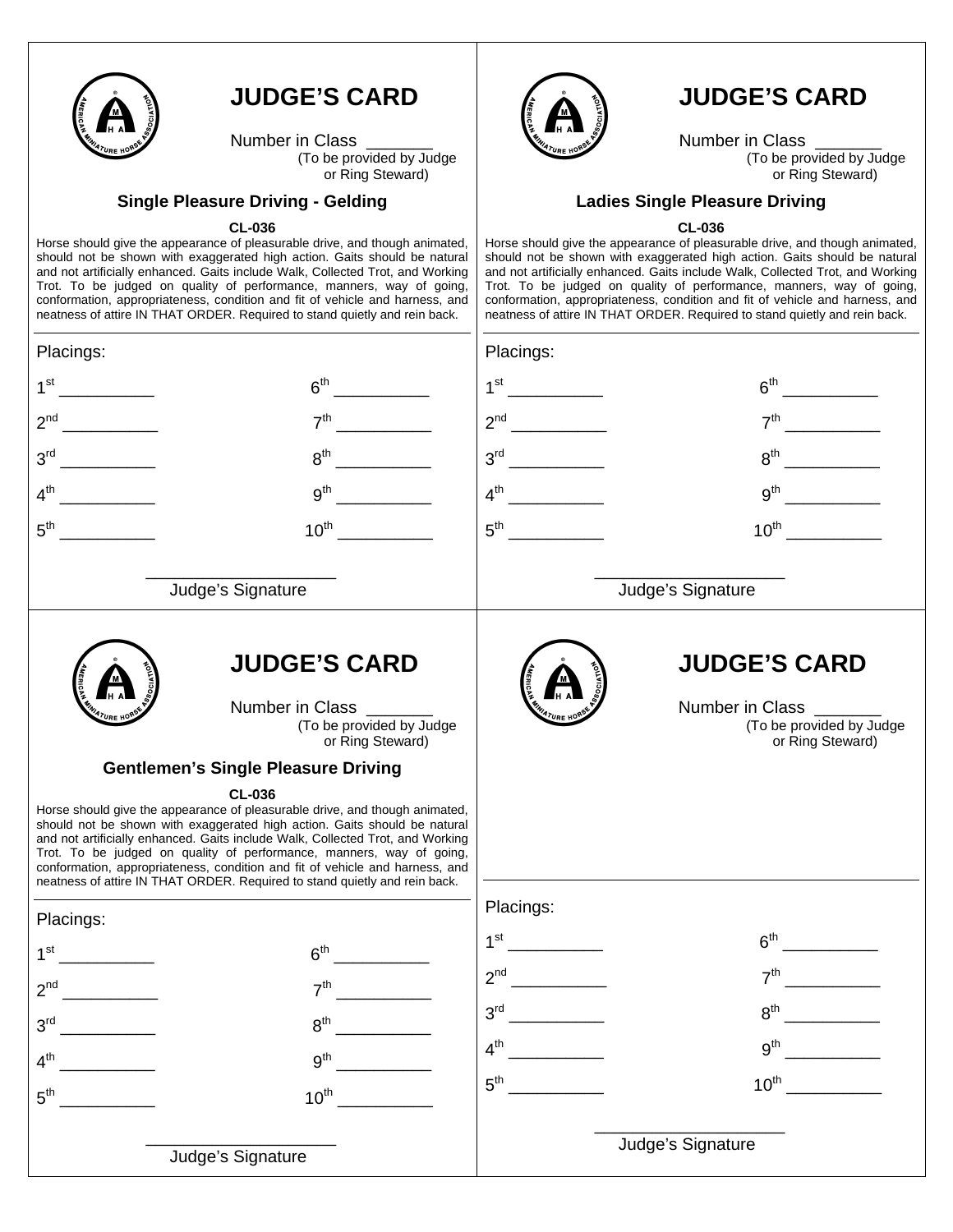|                                                 | <b>JUDGE'S CARD</b><br>Number in Class _______<br>(To be provided by Judge<br>or Ring Steward)                                                                                                                                                                                                                                                                                                                                                                                                                                                                                                                                                                                                       |           | <b>JUDGE'S CARD</b><br>Number in Class ______<br>(To be provided by Judge<br>or Ring Steward)                                                                                                                                                                                                                                                                                                                                                                                                                                                                                                                                                                                                       |
|-------------------------------------------------|------------------------------------------------------------------------------------------------------------------------------------------------------------------------------------------------------------------------------------------------------------------------------------------------------------------------------------------------------------------------------------------------------------------------------------------------------------------------------------------------------------------------------------------------------------------------------------------------------------------------------------------------------------------------------------------------------|-----------|-----------------------------------------------------------------------------------------------------------------------------------------------------------------------------------------------------------------------------------------------------------------------------------------------------------------------------------------------------------------------------------------------------------------------------------------------------------------------------------------------------------------------------------------------------------------------------------------------------------------------------------------------------------------------------------------------------|
| Placings:<br>1 <sup>st</sup>                    |                                                                                                                                                                                                                                                                                                                                                                                                                                                                                                                                                                                                                                                                                                      | Placings: |                                                                                                                                                                                                                                                                                                                                                                                                                                                                                                                                                                                                                                                                                                     |
| 3 <sup>rd</sup><br>$4^{\text{th}}$              | 7 <sup>th</sup><br>$8^{\text{th}}$<br>9 <sup>th</sup>                                                                                                                                                                                                                                                                                                                                                                                                                                                                                                                                                                                                                                                |           | $8^{\text{th}}$                                                                                                                                                                                                                                                                                                                                                                                                                                                                                                                                                                                                                                                                                     |
|                                                 | Judge's Signature                                                                                                                                                                                                                                                                                                                                                                                                                                                                                                                                                                                                                                                                                    |           | $10^{th}$<br>Judge's Signature                                                                                                                                                                                                                                                                                                                                                                                                                                                                                                                                                                                                                                                                      |
|                                                 | <b>JUDGE'S CARD</b><br>Number in Class _______<br>(To be provided by Judge<br>or Ring Steward)<br><b>Three-Year-Old Classic Pleasure Driving</b><br><b>CL-034</b><br>Classic Pleasure is shown to a 2-wheeled pleasure vehicle only with wooden<br>or metal wheels. Judged on attitude, manners, performance, quality and<br>conformation IN THAT ORDER with attitude and manners PARAMOUNT.<br>Gaits: To be shown both ways of the ring at a Walk, Pleasure Trot and<br>Working Trot. Stride shall be sweeping and ground-covering; headset low and<br>light contact on the reins maintained at all times. Enter ring counter-clockwise<br>at a Pleasure Trot. Must stand quietly and back readily. |           | <b>JUDGE'S CARD</b><br>Number in Class _______<br>(To be provided by Judge<br>or Ring Steward)<br><b>Four-Year-Old Classic Pleasure Driving</b><br><b>CL-034</b><br>Classic Pleasure is shown to a 2-wheeled pleasure vehicle only with wooden<br>or metal wheels. Judged on attitude, manners, performance, quality and<br>conformation IN THAT ORDER with attitude and manners PARAMOUNT.<br>Gaits: To be shown both ways of the ring at a Walk, Pleasure Trot and<br>Working Trot. Stride shall be sweeping and ground-covering; headset low and<br>light contact on the reins maintained at all times. Enter ring counter-clockwise<br>at a Pleasure Trot. Must stand quietly and back readily. |
| Placings:<br>1 <sup>st</sup><br>3 <sup>rd</sup> | 6 <sup>th</sup><br>7 <sup>th</sup><br>$8^{\text{th}}$<br>9 <sup>th</sup>                                                                                                                                                                                                                                                                                                                                                                                                                                                                                                                                                                                                                             | Placings: | 7 <sup>th</sup><br>8 <sup>th</sup>                                                                                                                                                                                                                                                                                                                                                                                                                                                                                                                                                                                                                                                                  |
|                                                 | $10^{\text{th}}$<br>Judge's Signature                                                                                                                                                                                                                                                                                                                                                                                                                                                                                                                                                                                                                                                                |           | $10^{\text{th}}$<br>Judge's Signature                                                                                                                                                                                                                                                                                                                                                                                                                                                                                                                                                                                                                                                               |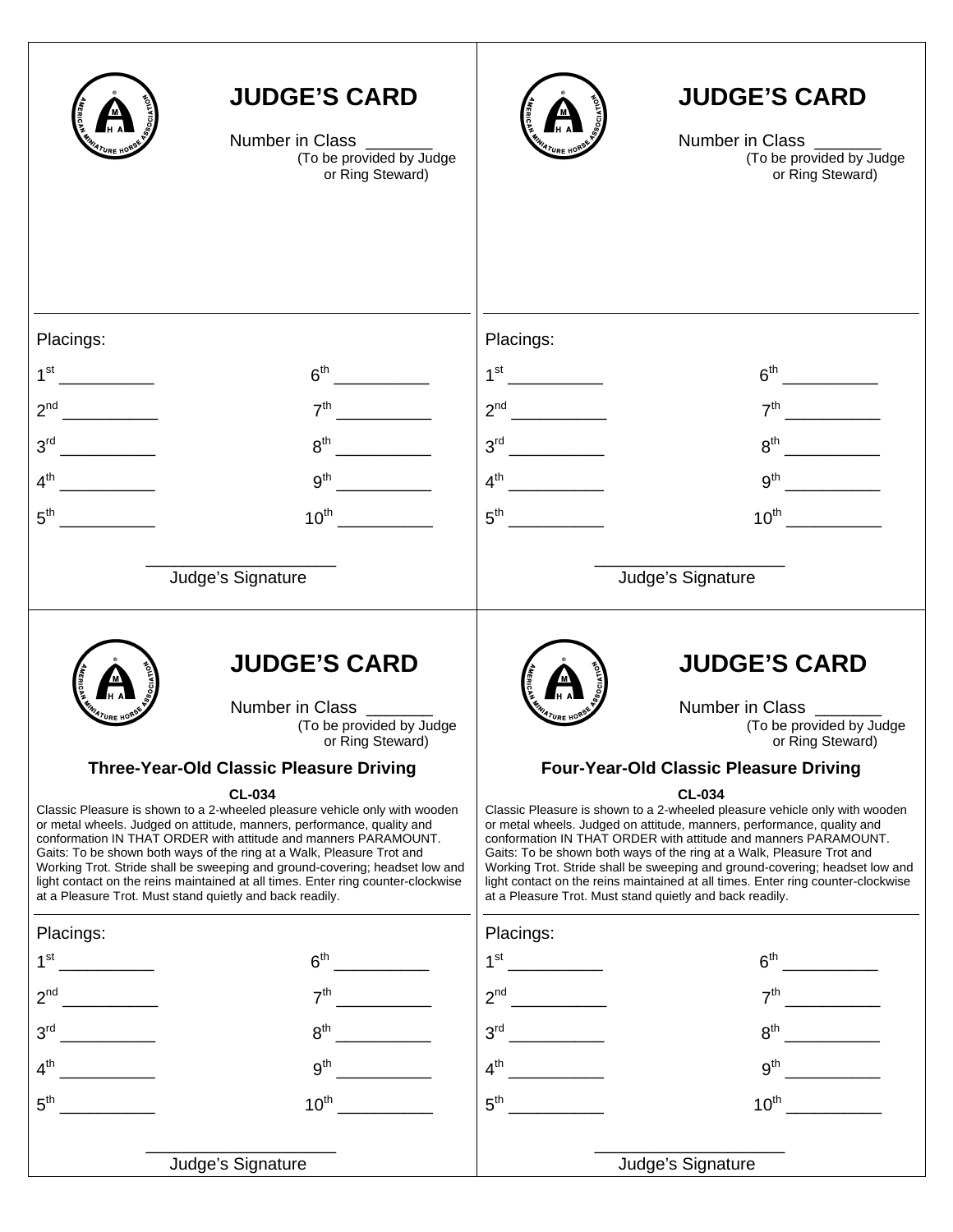

Number in Class<br>(To be provided by Judge or Ring Steward)

### **Three-Year-Old Country Pleasure Driving**

### **CL-035**

Country Pleasure shown to a 2-wheeled pleasure vehicle only; judged on attitude, manners, performance, quality, and conformation IN THAT ORDER. Gaits: shown both ways of the arena at a Walk, Pleasure Trot, and Working Trot. Enter ring counter-clockwise at a Pleasure Trot. Must stand quietly and back readily.



## **JUDGE'S CARD**

Number in Class<br>(To be provided by Judge or Ring Steward)

## **Four-Year-Old Country Pleasure Driving**

#### **CL-035**

Country Pleasure shown to a 2-wheeled pleasure vehicle only; judged on attitude, manners, performance, quality, and conformation IN THAT ORDER. Gaits: shown both ways of the arena at a Walk, Pleasure Trot, and Working Trot. Enter ring counter-clockwise at a Pleasure Trot. Must stand quietly and back readily.

| Placings:                                   |                                                                                                                                                                                                                                                                                                                                                                                                                                                                                                  | Placings:                                    |                                                                                                                                                                                                                                                                                                                                                                                                                                                                                                   |
|---------------------------------------------|--------------------------------------------------------------------------------------------------------------------------------------------------------------------------------------------------------------------------------------------------------------------------------------------------------------------------------------------------------------------------------------------------------------------------------------------------------------------------------------------------|----------------------------------------------|---------------------------------------------------------------------------------------------------------------------------------------------------------------------------------------------------------------------------------------------------------------------------------------------------------------------------------------------------------------------------------------------------------------------------------------------------------------------------------------------------|
| 1 <sup>st</sup>                             | 6 <sup>th</sup>                                                                                                                                                                                                                                                                                                                                                                                                                                                                                  | $1^{\rm st}$                                 | $6^{\text{th}}$                                                                                                                                                                                                                                                                                                                                                                                                                                                                                   |
| 2 <sup>nd</sup><br>$\overline{\phantom{a}}$ | 7 <sup>th</sup>                                                                                                                                                                                                                                                                                                                                                                                                                                                                                  |                                              | 7 <sup>th</sup>                                                                                                                                                                                                                                                                                                                                                                                                                                                                                   |
| 3 <sup>rd</sup><br>$\overline{\phantom{a}}$ | 8 <sup>th</sup>                                                                                                                                                                                                                                                                                                                                                                                                                                                                                  | $3^{\text{rd}}$                              | 8 <sup>th</sup>                                                                                                                                                                                                                                                                                                                                                                                                                                                                                   |
|                                             | 9 <sup>th</sup>                                                                                                                                                                                                                                                                                                                                                                                                                                                                                  |                                              |                                                                                                                                                                                                                                                                                                                                                                                                                                                                                                   |
| $5^{\text{th}}$                             | $10^{\text{th}}$                                                                                                                                                                                                                                                                                                                                                                                                                                                                                 | $5^{\text{th}}$                              | $10^{\text{th}}$                                                                                                                                                                                                                                                                                                                                                                                                                                                                                  |
|                                             | Judge's Signature                                                                                                                                                                                                                                                                                                                                                                                                                                                                                |                                              | Judge's Signature                                                                                                                                                                                                                                                                                                                                                                                                                                                                                 |
|                                             | <b>JUDGE'S CARD</b><br>Number in Class<br>(To be provided by Judge<br>or Ring Steward)                                                                                                                                                                                                                                                                                                                                                                                                           |                                              | <b>JUDGE'S CARD</b><br>Number in Class ______<br>(To be provided by Judge<br>or Ring Steward)                                                                                                                                                                                                                                                                                                                                                                                                     |
|                                             | <b>Three-Year-Old Single Pleasure Driving</b>                                                                                                                                                                                                                                                                                                                                                                                                                                                    | <b>Four-Year-Old Single Pleasure Driving</b> |                                                                                                                                                                                                                                                                                                                                                                                                                                                                                                   |
|                                             | <b>CL-036</b><br>Horse should give the appearance of pleasurable drive, and though animated,<br>should not be shown with exaggerated high action. Gaits should be natural<br>and not artificially enhanced. Gaits include Walk, Collected Trot, and Working<br>Trot. To be judged on quality of performance, manners, way of going<br>conformation, appropriateness, condition and fit of vehicle and harness, and<br>neatness of attire IN THAT ORDER. Required to stand quietly and rein back. |                                              | <b>CL-036</b><br>Horse should give the appearance of pleasurable drive, and though animated,<br>should not be shown with exaggerated high action. Gaits should be natural<br>and not artificially enhanced. Gaits include Walk, Collected Trot, and Working<br>Trot. To be judged on quality of performance, manners, way of going,<br>conformation, appropriateness, condition and fit of vehicle and harness, and<br>neatness of attire IN THAT ORDER. Required to stand quietly and rein back. |
| Placings:                                   |                                                                                                                                                                                                                                                                                                                                                                                                                                                                                                  | Placings:                                    |                                                                                                                                                                                                                                                                                                                                                                                                                                                                                                   |
| $1^{\rm st}$                                | 6 <sup>th</sup>                                                                                                                                                                                                                                                                                                                                                                                                                                                                                  |                                              | $6^{\text{th}}$                                                                                                                                                                                                                                                                                                                                                                                                                                                                                   |
| 2 <sup>nd</sup>                             | 7 <sup>th</sup>                                                                                                                                                                                                                                                                                                                                                                                                                                                                                  | 2 <sup>nd</sup>                              | 7 <sup>th</sup>                                                                                                                                                                                                                                                                                                                                                                                                                                                                                   |
| $3^{\text{rd}}$                             | 8 <sup>th</sup>                                                                                                                                                                                                                                                                                                                                                                                                                                                                                  | 3 <sup>rd</sup>                              | 8 <sup>th</sup>                                                                                                                                                                                                                                                                                                                                                                                                                                                                                   |
| 4 <sup>th</sup>                             | 9 <sup>th</sup>                                                                                                                                                                                                                                                                                                                                                                                                                                                                                  | 4 <sup>th</sup>                              | 9 <sup>th</sup>                                                                                                                                                                                                                                                                                                                                                                                                                                                                                   |
| $5^{\text{th}}$                             | $10^{th}$                                                                                                                                                                                                                                                                                                                                                                                                                                                                                        | 5 <sup>th</sup>                              | $10^{th}$                                                                                                                                                                                                                                                                                                                                                                                                                                                                                         |
|                                             | Judge's Signature                                                                                                                                                                                                                                                                                                                                                                                                                                                                                |                                              | Judge's Signature                                                                                                                                                                                                                                                                                                                                                                                                                                                                                 |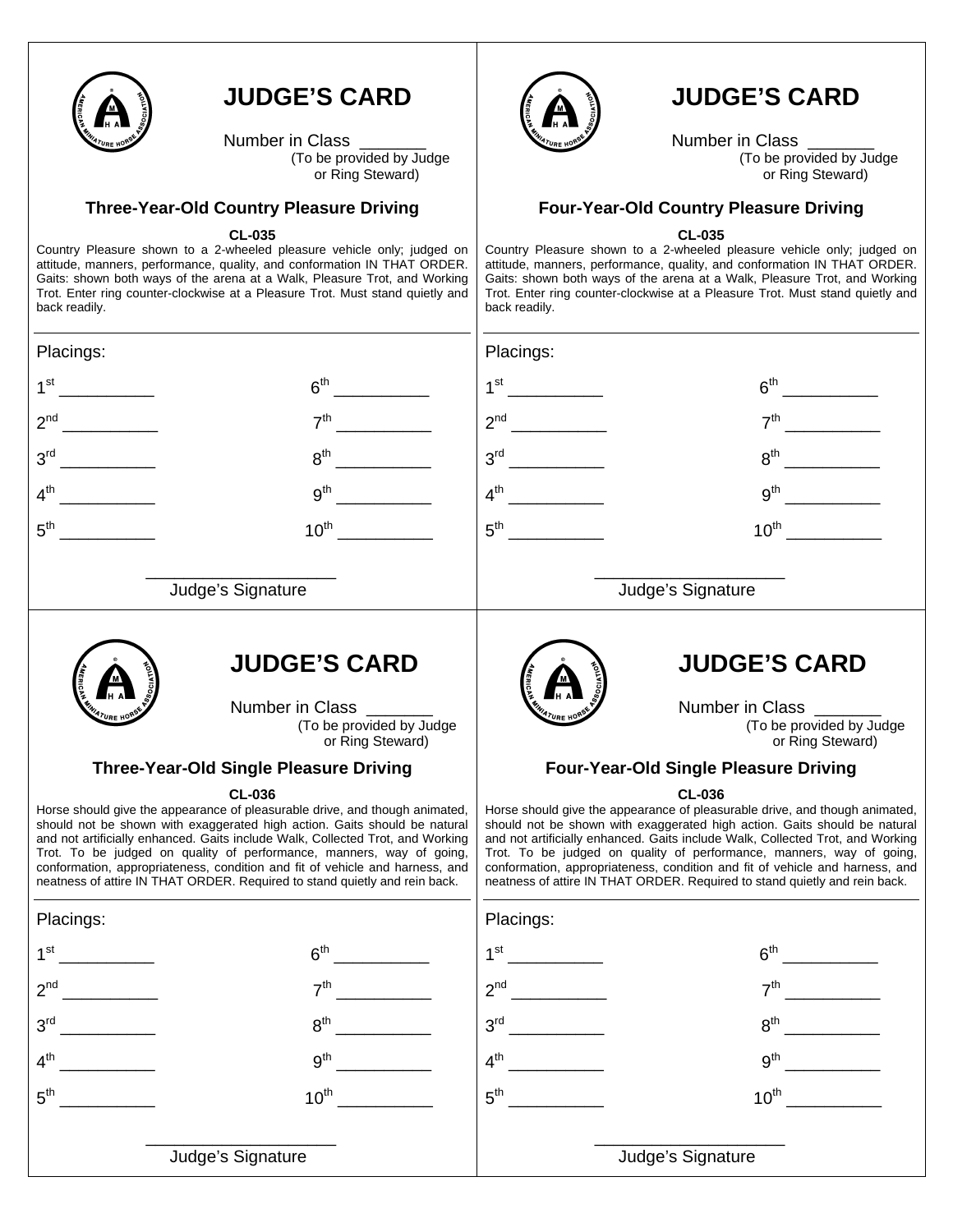

Number in Class<br>(To be provided by Judge or Ring Steward)

## **Open Multiple Hitch Draft Harness – Pair or Tandem**

**CL-050** 

Harnessed in collar with full harness and hitched to appropriate draft wagon or vehicle. Gaits: Work both ways of ring at a trot and flatfooted walk. Must stand quietly, back readily, and cut a figure eight at a trot.



# **JUDGE'S CARD**

Number in Class<br>(To be provided by Judge or Ring Steward)

## **Open Multiple Hitch Draft Harness – Three (3) or more**

**CL-050** 

Harnessed in collar with full harness and hitched to appropriate draft wagon or vehicle. Gaits: Work both ways of ring at a trot and flatfooted walk. Must stand quietly, back readily, and cut a figure eight at a trot.

| Placings:       |                                                                                                                                                                                                                                                                                                           | Placings:                                                    |                                                                                                                                                                                                                                                                                                           |
|-----------------|-----------------------------------------------------------------------------------------------------------------------------------------------------------------------------------------------------------------------------------------------------------------------------------------------------------|--------------------------------------------------------------|-----------------------------------------------------------------------------------------------------------------------------------------------------------------------------------------------------------------------------------------------------------------------------------------------------------|
| 1 <sup>st</sup> | 6 <sup>th</sup>                                                                                                                                                                                                                                                                                           | 1 <sup>st</sup><br><u>and the state</u>                      |                                                                                                                                                                                                                                                                                                           |
| 2 <sup>nd</sup> | 7 <sup>th</sup>                                                                                                                                                                                                                                                                                           | 2 <sup>nd</sup>                                              | $7^{\text{th}}$                                                                                                                                                                                                                                                                                           |
| 3 <sup>rd</sup> | 8 <sup>th</sup>                                                                                                                                                                                                                                                                                           | 3 <sup>rd</sup><br><u>and the community of the community</u> | 8 <sup>th</sup>                                                                                                                                                                                                                                                                                           |
| $4^{\text{th}}$ | 9 <sup>th</sup>                                                                                                                                                                                                                                                                                           | 4 <sup>th</sup>                                              | 9 <sup>th</sup>                                                                                                                                                                                                                                                                                           |
| $5^{\text{th}}$ | $10^{\text{th}}$                                                                                                                                                                                                                                                                                          | $5^{\text{th}}$                                              | $10^{\text{th}}$                                                                                                                                                                                                                                                                                          |
|                 | Judge's Signature                                                                                                                                                                                                                                                                                         |                                                              | Judge's Signature                                                                                                                                                                                                                                                                                         |
|                 | <b>JUDGE'S CARD</b><br>Number in Class ______<br>(To be provided by Judge<br>or Ring Steward)                                                                                                                                                                                                             |                                                              | <b>JUDGE'S CARD</b><br>Number in Class _______<br>(To be provided by Judge<br>or Ring Steward)                                                                                                                                                                                                            |
|                 | <b>Open Multiple Hitch</b><br><b>Light Harness - Pair or Tandem</b>                                                                                                                                                                                                                                       |                                                              | <b>Open Multiple Hitch</b><br>Light Harness - Three (3) or more                                                                                                                                                                                                                                           |
|                 | <b>CL-050</b><br>Harnessed in fine harness with breast collar or full collar (no full<br>harness) and show to an appropriate carriage or vehicle. Gaits: Work<br>both ways of ring at an extended trot, trot and flat-footed walk. Must<br>stand quietly, back readily, and cut a figure eight at a trot. |                                                              | <b>CL-050</b><br>Harnessed in fine harness with breast collar or full collar (no full<br>harness) and show to an appropriate carriage or vehicle. Gaits: Work<br>both ways of ring at an extended trot, trot and flat-footed walk. Must<br>stand quietly, back readily, and cut a figure eight at a trot. |
| Placings:       |                                                                                                                                                                                                                                                                                                           | Placings:                                                    |                                                                                                                                                                                                                                                                                                           |
| 1 <sup>st</sup> | 6 <sup>th</sup>                                                                                                                                                                                                                                                                                           | $1^{\rm st}$                                                 | 6 <sup>th</sup>                                                                                                                                                                                                                                                                                           |
| 2 <sup>nd</sup> | 7 <sup>th</sup>                                                                                                                                                                                                                                                                                           | 2 <sup>nd</sup>                                              | 7 <sup>th</sup>                                                                                                                                                                                                                                                                                           |
| 3 <sup>rd</sup> | $8^{\text{th}}$                                                                                                                                                                                                                                                                                           | 3 <sup>rd</sup>                                              | $8^{\text{th}}$                                                                                                                                                                                                                                                                                           |
| 4 <sup>th</sup> | 9 <sup>th</sup>                                                                                                                                                                                                                                                                                           | 4 <sup>th</sup>                                              | 9 <sup>th</sup>                                                                                                                                                                                                                                                                                           |
| $5^{\text{th}}$ | 10 <sup>th</sup>                                                                                                                                                                                                                                                                                          | 5 <sup>th</sup>                                              | 10 <sup>th</sup>                                                                                                                                                                                                                                                                                          |
|                 | Judge's Signature                                                                                                                                                                                                                                                                                         |                                                              | Judge's Signature                                                                                                                                                                                                                                                                                         |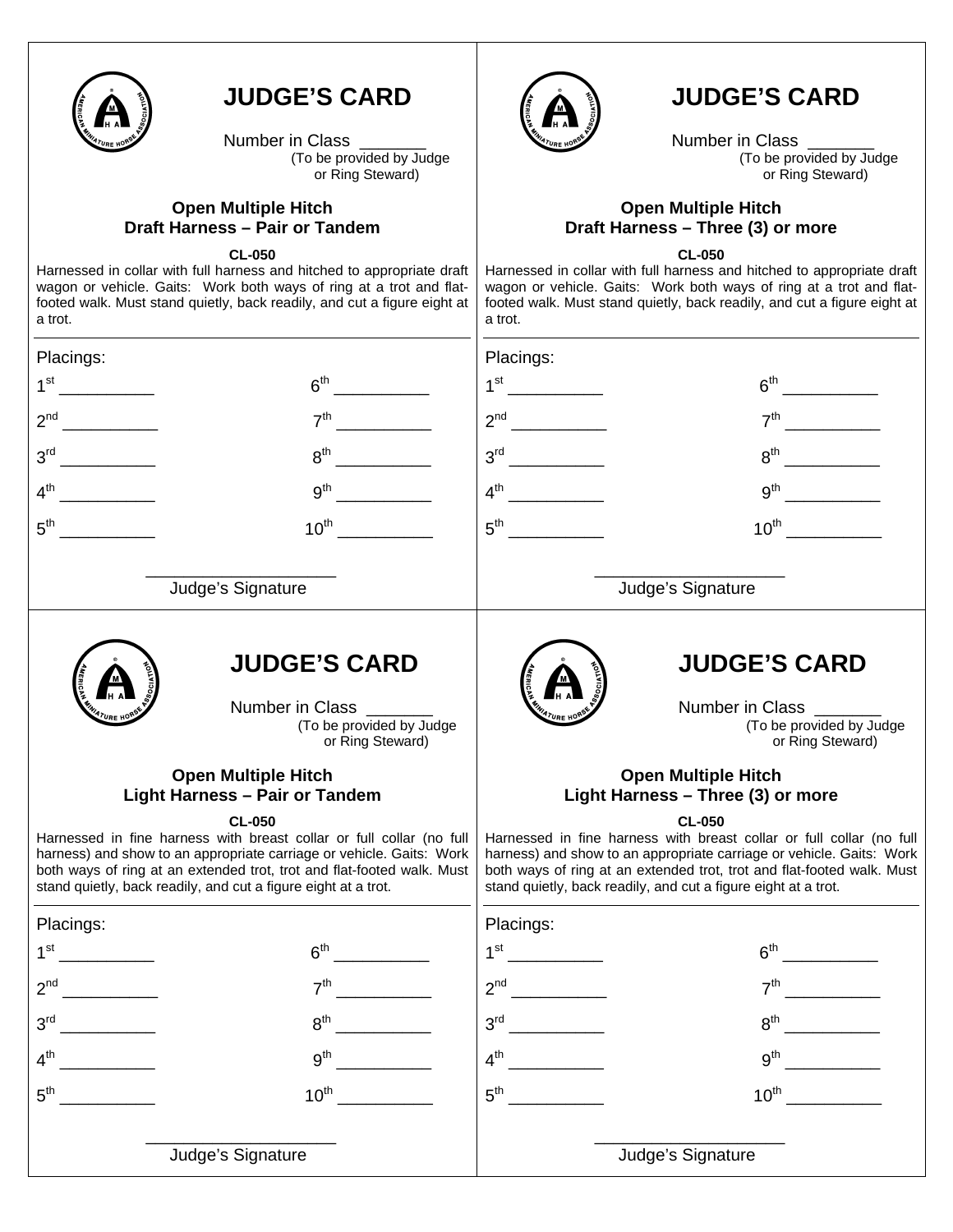|                                    | <b>JUDGE'S CARD</b><br>Number in Class _______<br>(To be provided by Judge<br>or Ring Steward)                                                                                                                                                                                                                         |                 | <b>JUDGE'S CARD</b><br>Number in Class _______<br>(To be provided by Judge<br>or Ring Steward) |
|------------------------------------|------------------------------------------------------------------------------------------------------------------------------------------------------------------------------------------------------------------------------------------------------------------------------------------------------------------------|-----------------|------------------------------------------------------------------------------------------------|
| Placings:                          |                                                                                                                                                                                                                                                                                                                        | Placings:       |                                                                                                |
|                                    |                                                                                                                                                                                                                                                                                                                        |                 |                                                                                                |
|                                    |                                                                                                                                                                                                                                                                                                                        |                 |                                                                                                |
|                                    | $8^{\text{th}}$                                                                                                                                                                                                                                                                                                        |                 |                                                                                                |
|                                    |                                                                                                                                                                                                                                                                                                                        |                 | 9 <sup>th</sup>                                                                                |
| $5^{\text{th}}$                    | $10^{\text{th}}$ and $10^{\text{th}}$ and $10^{\text{th}}$ and $10^{\text{th}}$ and $10^{\text{th}}$ and $10^{\text{th}}$ and $10^{\text{th}}$ and $10^{\text{th}}$ and $10^{\text{th}}$ and $10^{\text{th}}$ and $10^{\text{th}}$ and $10^{\text{th}}$ and $10^{\text{th}}$ and $10^{\text{th}}$ and $10^{\text{th}}$ |                 | $10^{th}$ $\overline{\qquad}$                                                                  |
|                                    | Judge's Signature                                                                                                                                                                                                                                                                                                      |                 | Judge's Signature                                                                              |
|                                    | <b>JUDGE'S CARD</b><br>Number in Class ______<br>(To be provided by Judge<br>or Ring Steward)                                                                                                                                                                                                                          |                 | <b>JUDGE'S CARD</b><br>Number in Class _______<br>(To be provided by Judge<br>or Ring Steward) |
| Placings:                          |                                                                                                                                                                                                                                                                                                                        | Placings:       |                                                                                                |
| 1 <sup>st</sup>                    | 6 <sup>th</sup>                                                                                                                                                                                                                                                                                                        | $1^{\rm st}$    | $6^{\text{th}}$                                                                                |
| 2 <sup>nd</sup>                    | 7 <sup>th</sup>                                                                                                                                                                                                                                                                                                        | 2 <sup>nd</sup> | 7 <sup>th</sup>                                                                                |
|                                    |                                                                                                                                                                                                                                                                                                                        | 3 <sup>rd</sup> | 8 <sup>th</sup>                                                                                |
|                                    | $8^{\text{th}}$                                                                                                                                                                                                                                                                                                        |                 |                                                                                                |
| 3 <sup>rd</sup><br>4 <sup>th</sup> | 9 <sup>th</sup>                                                                                                                                                                                                                                                                                                        | $4^{\text{th}}$ | 9 <sup>th</sup>                                                                                |
| $5^{\text{th}}$                    | $10^{th}$                                                                                                                                                                                                                                                                                                              | $5^{\text{th}}$ | $10^{\text{th}}$                                                                               |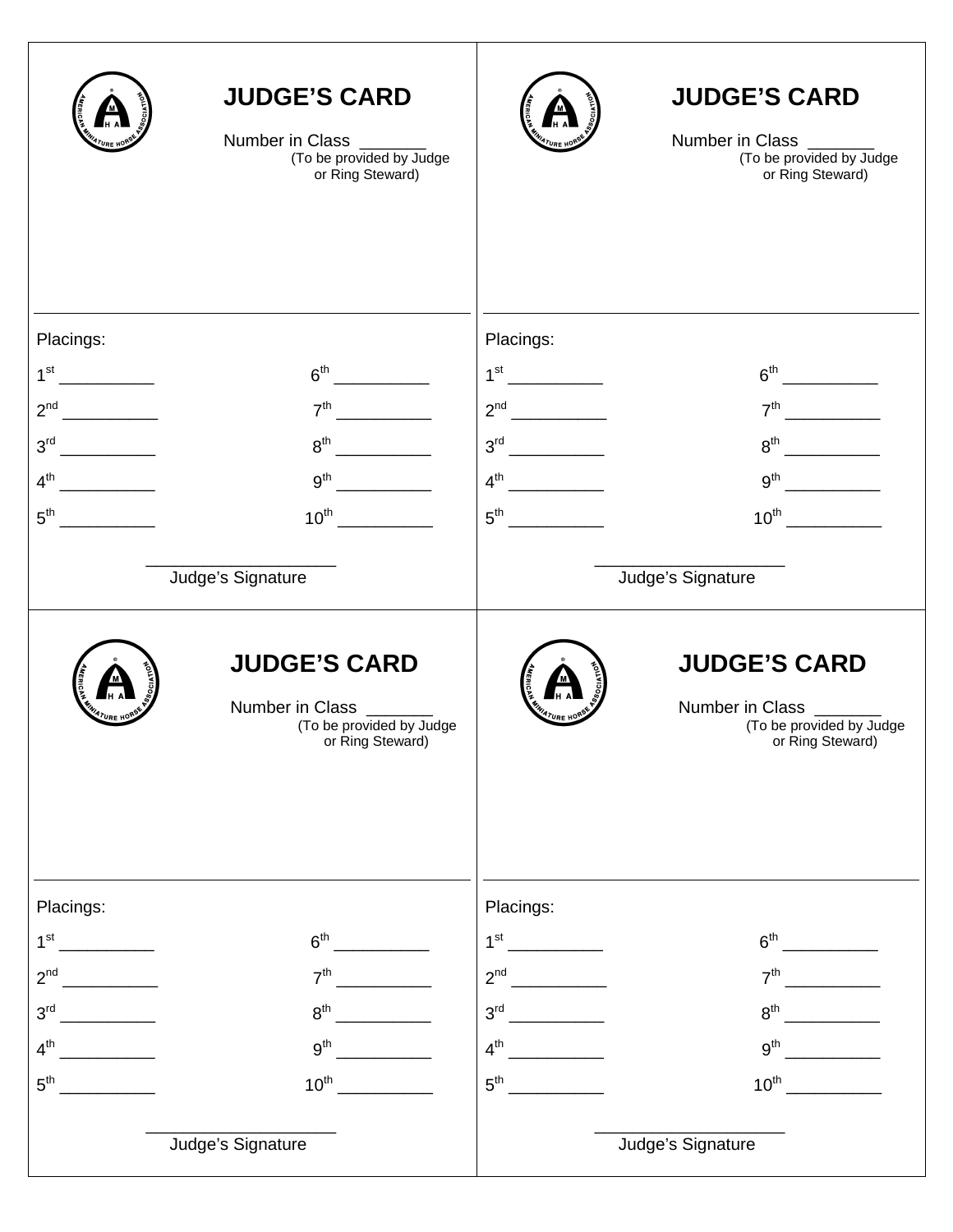| <b>JUDGE'S CARD</b>                                                   | <b>JUDGE'S CARD</b>                                                   |
|-----------------------------------------------------------------------|-----------------------------------------------------------------------|
| Number in Class _______                                               | Number in Class ______                                                |
| (To be provided by Judge                                              | (To be provided by Judge                                              |
| or Ring Steward)                                                      | or Ring Steward)                                                      |
| <b>Grand Champion &amp; Reserve Junior Gelding</b>                    | <b>Grand Champion &amp; Reserve Senior Gelding</b>                    |
| <b>CL-015-E</b>                                                       | <b>CL-015-E</b>                                                       |
| Champion must be a first place winner from your junior gelding        | Champion must be a first place winner from your senior gelding        |
| classes. Reserve to be selected from remaining first place winners or | classes. Reserve to be selected from remaining first place winners or |
| second place winner from class providing the Champion.                | second place winner from class providing the Champion.                |
| Grand ________________                                                | Grand ___________________                                             |
| Reserve _______________                                               | Reserve ______________                                                |
| Alternate                                                             | Alternate _______________                                             |
| Judge's Signature                                                     | Judge's Signature                                                     |
| <b>JUDGE'S CARD</b>                                                   | <b>JUDGE'S CARD</b>                                                   |
| Number in Class _____                                                 | Number in Class <b>Number</b>                                         |
| (To be provided by Judge                                              | (To be provided by Judge                                              |
| or Ring Steward)                                                      | or Ring Steward)                                                      |
| <b>Grand Champion &amp; Reserve Junior Mare</b>                       | <b>Grand Champion &amp; Reserve Senior Mare</b>                       |
| <b>CL-015-E</b>                                                       | <b>CL-015-E</b>                                                       |
| Champion must be a first place winner from your junior mare classes.  | Champion must be a first place winner from your senior mare           |
| Reserve to be selected from remaining first place winners or second   | classes. Reserve to be selected from remaining first place winners or |
| place winner from class providing the Champion.                       | second place winner from class providing the Champion.                |
| Grand __________________                                              | Grand __________________                                              |
| Reserve ______________                                                | Reserve ______________                                                |
| Alternate _______________                                             | Alternate _______________                                             |
| Judge's Signature                                                     | Judge's Signature                                                     |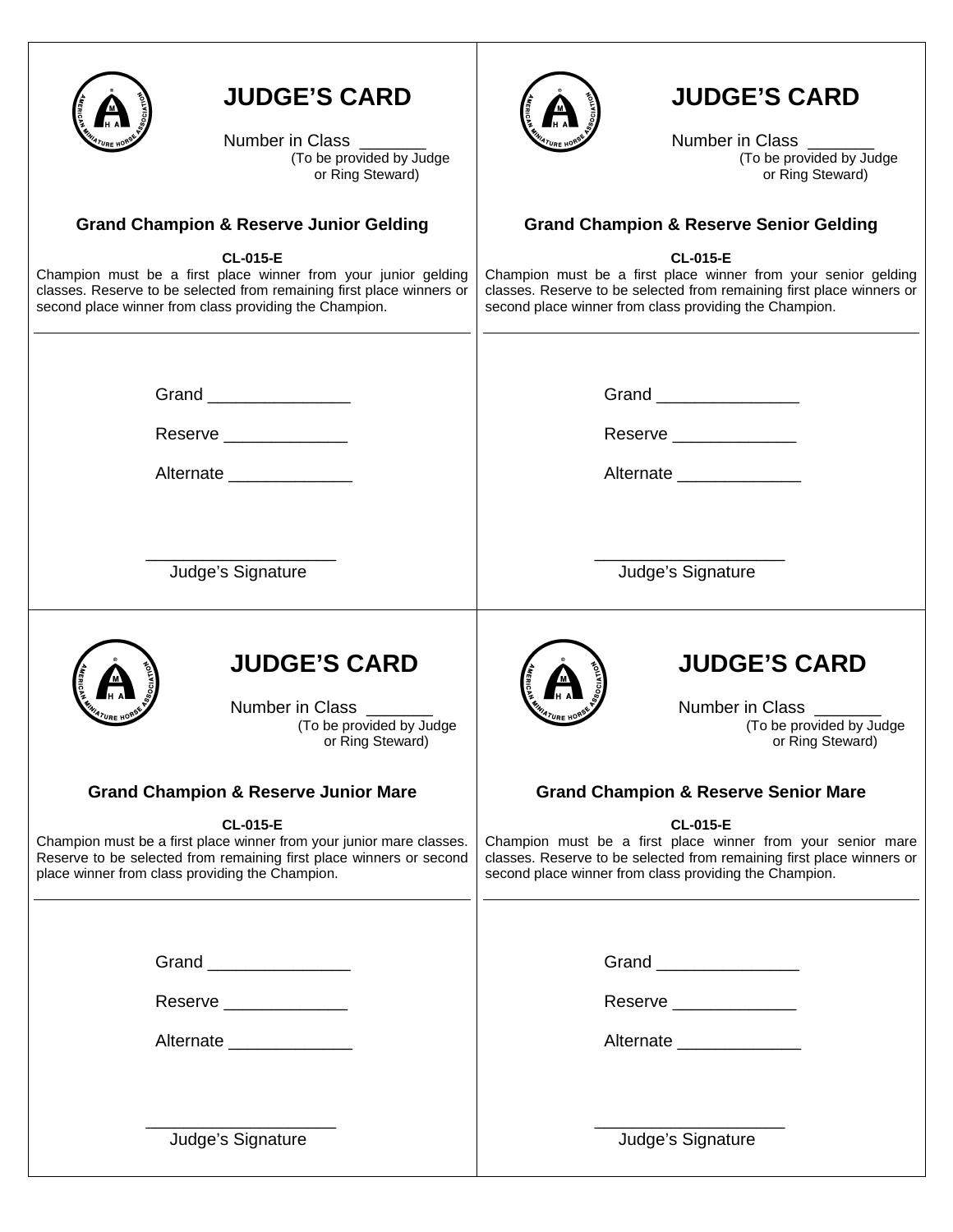| <b>JUDGE'S CARD</b>                                                                                                                                                                                             | <b>JUDGE'S CARD</b>                                                   |
|-----------------------------------------------------------------------------------------------------------------------------------------------------------------------------------------------------------------|-----------------------------------------------------------------------|
| Number in Class _______                                                                                                                                                                                         | Number in Class _______                                               |
| (To be provided by Judge                                                                                                                                                                                        | (To be provided by Judge                                              |
| or Ring Steward)                                                                                                                                                                                                | or Ring Steward)                                                      |
| <b>Grand Champion &amp; Reserve Junior Stallion</b>                                                                                                                                                             | <b>Grand Champion &amp; Reserve Senior Stallion</b>                   |
| <b>CL-015-E</b>                                                                                                                                                                                                 | <b>CL-015-E</b>                                                       |
| Champion must be a first place winner from your junior stallion                                                                                                                                                 | Champion must be a first place winner from your senior stallion       |
| classes. Reserve to be selected from remaining first place winners or                                                                                                                                           | classes. Reserve to be selected from remaining first place winners or |
| second place winner from class providing the Champion.                                                                                                                                                          | second place winner from class providing the Champion.                |
| Grand __________________                                                                                                                                                                                        | Grand __________________                                              |
| Reserve _______________                                                                                                                                                                                         | Reserve _______________                                               |
| Alternate                                                                                                                                                                                                       | Alternate                                                             |
| Judge's Signature                                                                                                                                                                                               | Judge's Signature                                                     |
| <b>JUDGE'S CARD</b>                                                                                                                                                                                             | <b>JUDGE'S CARD</b>                                                   |
| Number in Class _                                                                                                                                                                                               | Number in Class                                                       |
| (To be provided by Judge                                                                                                                                                                                        | (To be provided by Judge                                              |
| or Ring Steward)                                                                                                                                                                                                | or Ring Steward)                                                      |
| <b>Supreme Halter Champion</b><br><b>CL-015-D</b><br>Those eligible are your: Grand Champion Junior and Senior Stallion,<br>Grand Champion Junior and Senior Mare, Grand Champion Junior<br>and Senior Gelding. |                                                                       |
| Grand __________________                                                                                                                                                                                        |                                                                       |
| Reserve ______________                                                                                                                                                                                          | Reserve _______________                                               |
| Alternate                                                                                                                                                                                                       | Alternate                                                             |
| Judge's Signature                                                                                                                                                                                               | Judge's Signature                                                     |